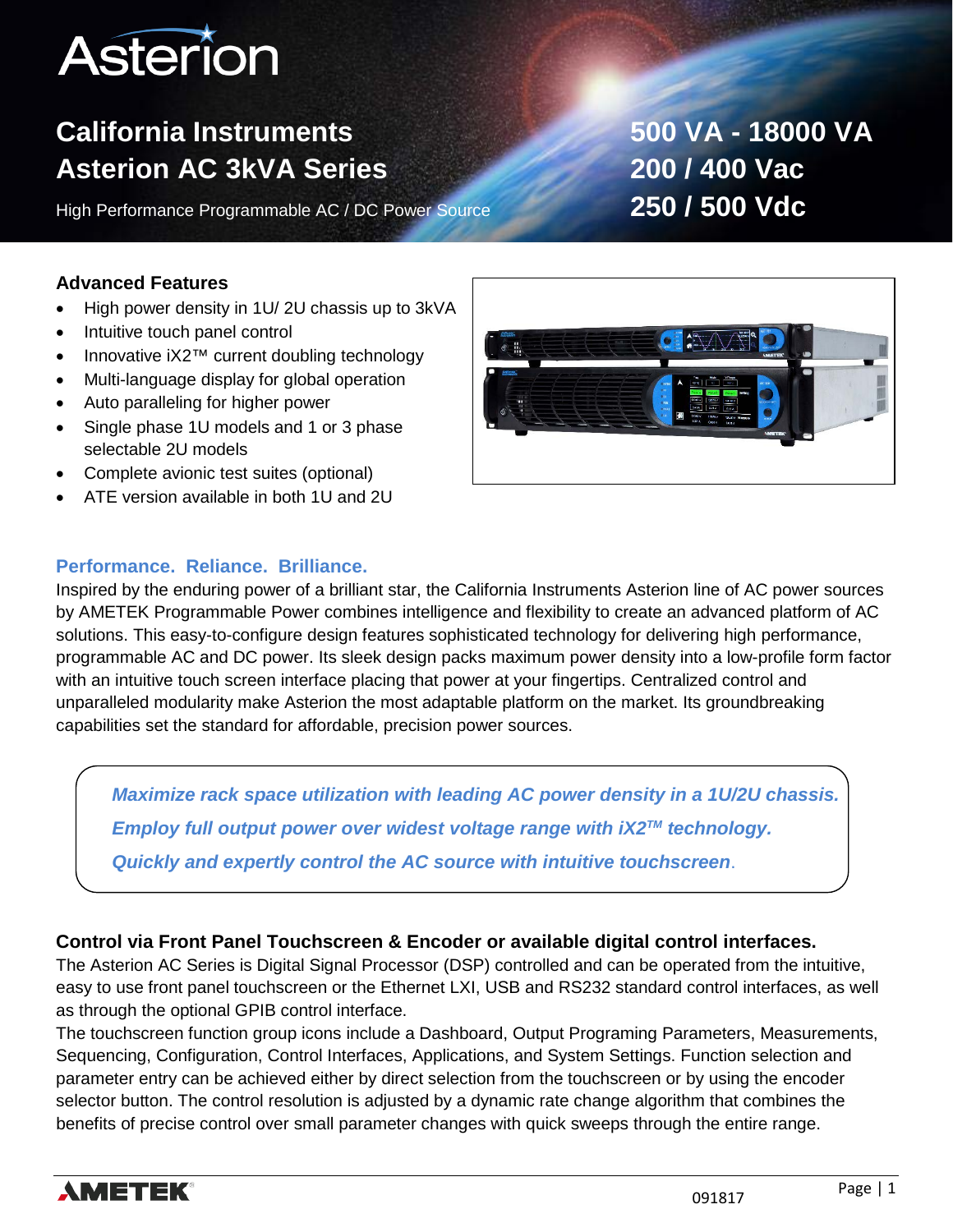### **Applications**

The Asterion AC Series is designed for testing today's complex electronics, including avionics, telecommunications and commercial electronics requiring low profile, light weight power sources with high power density. Other applications include:

- Commercial and military avionics test
- AC power simulation
- Manufacturing and process control
- Frequency & voltage conversion
- IEC standards testing
- ATE applications

### **iX2TM Constant-Power Mode Output Characteristic**

The iX2TM Constant-Power mode has an output characteristic where full rated output power is available from 50% of full-scale output voltage to 100% of full-scale output voltage, as depicted in the graphs of Figure 1 1 and Figure 1 2. The output current versus output voltage follows a constant-power relation where the output current would be 200% of the full-scale value when the output voltage is 50% of full scale. The current ratings are also a function of output frequency, as shown in Figure 1 1 for the AST 751, AST 1501, AST 2253, and AST 3003 models above 500 Hz, and in Figure 1 2 for the AST 501 and AST 1503 models above 1 kHz.



**Figure 1 1. iX2TM Constant-Power: Output Current Versus Voltage, Figure 1 2. iX2TM Constant-Power: Output Current Versus Voltage, AST 751, AST 1501, AST 2253, AST 3003 (1-Phase) AST 501, AST 1503, AST 3003 (3-Phase)**

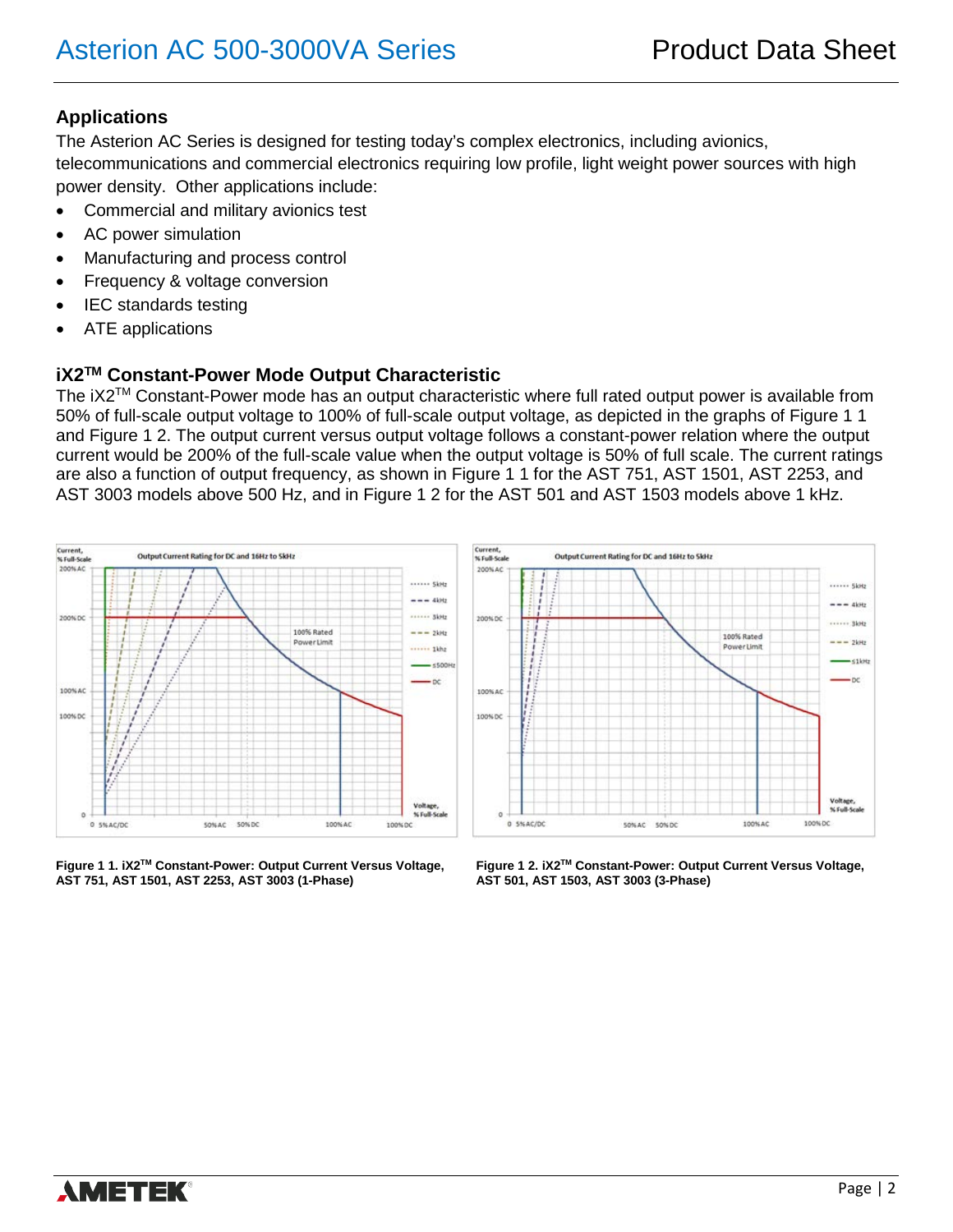### **Asterion AC Virtual Panels (Graphical User Interface)**

Virtual Panels allow remote control of the Asterion AC power source as well as programming communication and monitoring for the Asterion ATE model without front panel display.



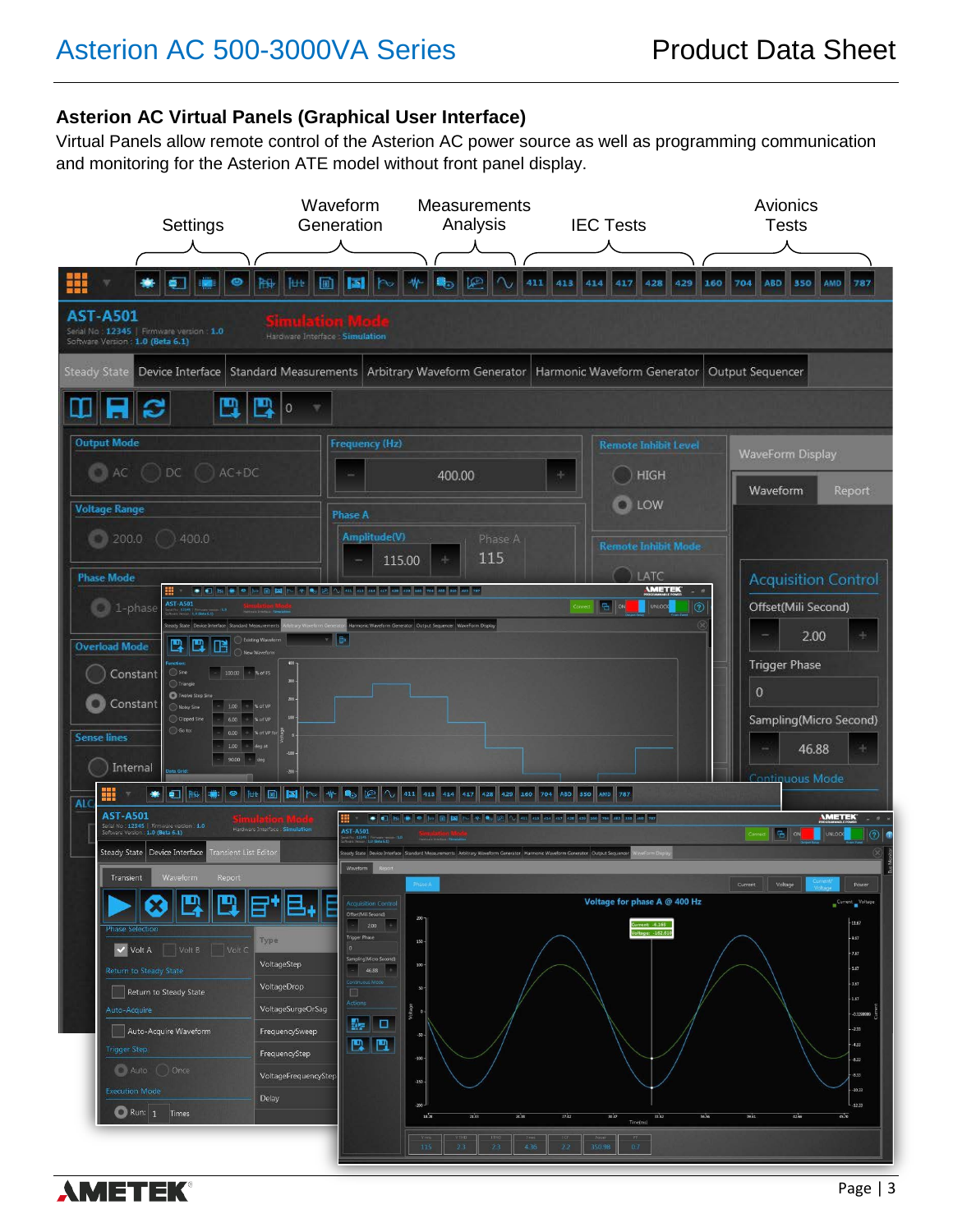### **Specifications**

| <b>AC/DC Output Specifications</b> |                                                                          |                                                                     |                                                                                                                        |
|------------------------------------|--------------------------------------------------------------------------|---------------------------------------------------------------------|------------------------------------------------------------------------------------------------------------------------|
| <b>Model</b>                       | <b>AST 501</b>                                                           | <b>AST 751</b>                                                      | <b>AST 1501</b>                                                                                                        |
| <b>Enclosure</b>                   | 1U (44.45mm / 1.75in)                                                    | 1U (44.45mm / 1.75in)                                               | 1U (44.45mm / 1.75in)                                                                                                  |
| <b>Output Phase</b>                | 1-Phase                                                                  | 1-Phase                                                             | 1-Phase                                                                                                                |
| <b>Output Power</b>                | 500 VA/ 500 W                                                            | 750 VA/ 750 W                                                       | 1,500 VA/ 1,500 W;<br>derate output power from 1,500 W at<br>103.5 VAC to 1,300 W at 90 VAC                            |
| AC and AC+DC                       | Low-Range:                                                               | Low-Range:                                                          | Low-Range:                                                                                                             |
| <b>Output Current,</b>             | 2.5 A (RMS) at 200 VAC.                                                  | 3.75 A (RMS) at 200 VAC.                                            | 7.5 A (RMS) at 200 VAC.                                                                                                |
| <b>Full-Scale</b>                  | High-Range:                                                              | High-Range:                                                         | High-Range:                                                                                                            |
|                                    | 1.25 A (RMS) at 400 VAC.                                                 | 1.88 A (RMS) at 400 VAC.                                            | 3.75A (RMS) at 400 VAC.                                                                                                |
| DC Output Current,                 | Low-Range:                                                               | Low-Range:                                                          | Low-Range:                                                                                                             |
| <b>Full-Scale</b>                  | 2.0 ADC at 250 VDC.                                                      | 3.0 ADC at 250 VDC.                                                 | 6.0 ADC at 250 VDC.                                                                                                    |
|                                    | High-Range:                                                              | High-Range:                                                         | High-Range:                                                                                                            |
|                                    | 1.0 ADC at 500 VDC.                                                      | 1.5 ADC at 500 VDC.                                                 | 3.0 ADC at 500 VDC.                                                                                                    |
| <b>Model</b>                       | <b>AST 1503</b>                                                          | <b>AST 2253</b>                                                     | <b>AST 3003</b>                                                                                                        |
| <b>Enclosure</b>                   | 2U (88.9mm / 3.5in)                                                      | 2U (88.9mm / 3.5in)                                                 | 2U (88.9mm / 3.5in)                                                                                                    |
| <b>Output Phase</b>                | 1-Phase/3-Phase                                                          | 1-Phase/3-Phase                                                     | 1-Phase/3-Phase                                                                                                        |
| <b>Output Power</b>                | 1,500 VA/1,500 W;                                                        | 2,250 VA/2,250 W;                                                   | 3,000 VA/ 3,000 W;                                                                                                     |
|                                    | 500 W, maximum per phase;                                                | 750W, maximum per phase;                                            | 1,000 W, maximum per phase;                                                                                            |
|                                    | derate output power from 1,500<br>W at 103.5 VAC to 1,300W at 90<br>VAC. | derate output power from 1,900 W<br>at 132 VAC to 1,300W at 90 VAC. | derate output power from 3,000 W at<br>207 VAC to 2,600W at 180 VAC, and<br>1,900 W at 132 VAC to 1,300W at 90<br>VAC. |
| AC and AC+DC                       | Low-Range:                                                               | Low-Range:                                                          | Low-Range:                                                                                                             |
| <b>Output Current,</b>             | 2.5 A (RMS) at 200 VAC.                                                  | 3.75 A (RMS) at 200 VAC.                                            | 5 A (RMS) at 200 VAC.                                                                                                  |
| Full-Scale,                        | High-Range:                                                              | High-Range:                                                         | High-Range:                                                                                                            |
| per phase                          | 1.25 A (RMS) at 400 VAC.                                                 | 1.88 A (RMS) at 400 VAC.                                            | 2.5A (RMS) at 400 VAC.                                                                                                 |
|                                    | 1-Phase mode: X3.                                                        | 1-Phase mode: X3.                                                   | 1-Phase mode: X3.                                                                                                      |
| <b>DC Output Current,</b>          | Low-Range:                                                               | Low-Range:                                                          | Low-Range:                                                                                                             |
| Full-Scale,                        | 2.0 ADC at 250 VDC.                                                      | 3.0 ADC at 250 VDC.                                                 | 4.0 ADC at 250 VDC.                                                                                                    |
| per phase                          | High-Range:                                                              | High-Range:                                                         | High-Range:                                                                                                            |
|                                    | 1.0 ADC at 500 VDC.                                                      | 1.5 ADC at 500 VDC.                                                 | 2.0 ADC at 500 VDC.                                                                                                    |
|                                    | 1-Phase mode: X3.                                                        | 1-Phase mode: X3.                                                   | 1-Phase mode: X3.                                                                                                      |

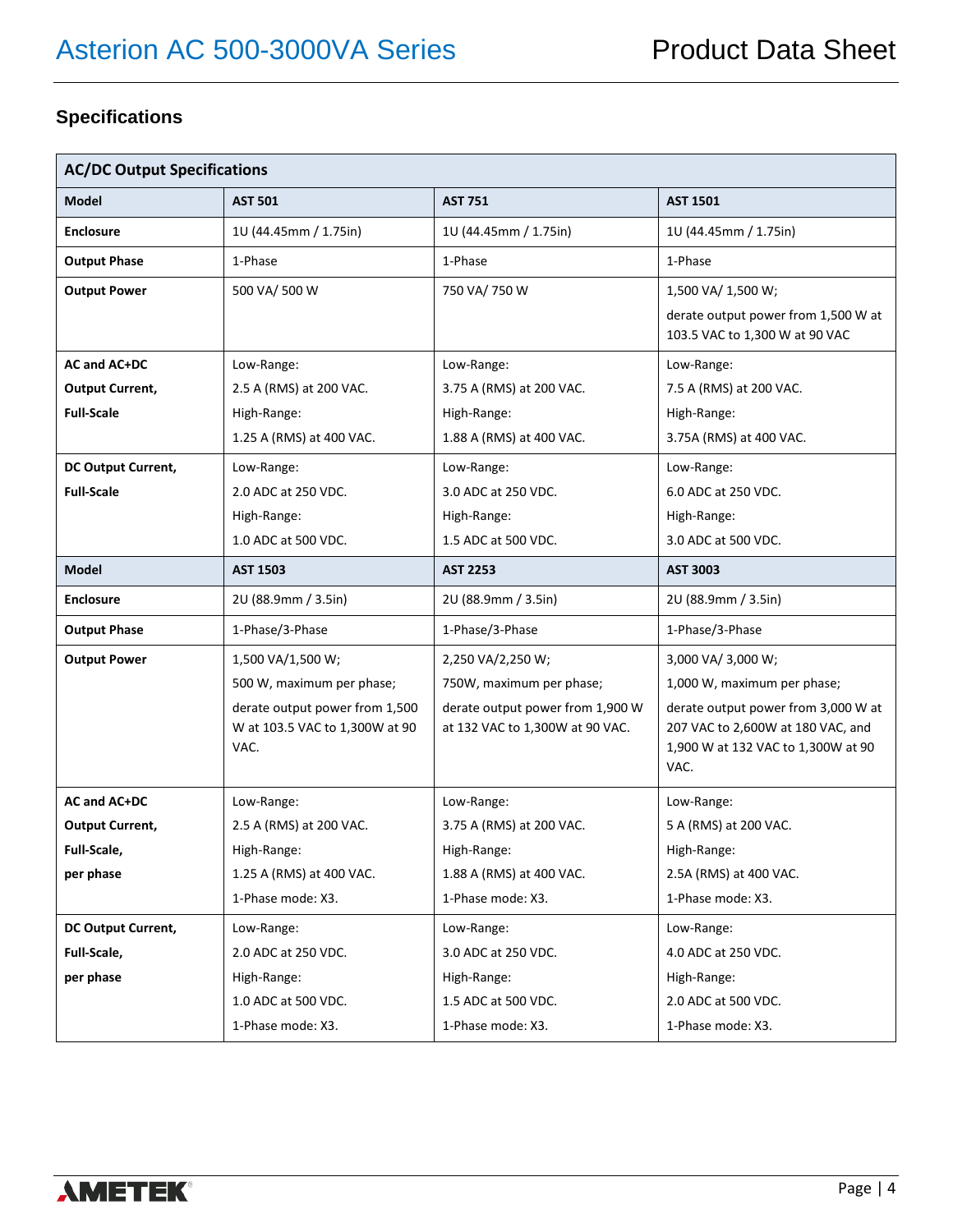| <b>AC/DC Output Specifications Continued</b>              |                                                                                                                                                                                                                                                                                                                                                                                                                   |  |
|-----------------------------------------------------------|-------------------------------------------------------------------------------------------------------------------------------------------------------------------------------------------------------------------------------------------------------------------------------------------------------------------------------------------------------------------------------------------------------------------|--|
| <b>Model</b>                                              | <b>All Models</b>                                                                                                                                                                                                                                                                                                                                                                                                 |  |
| <b>Maximum RMS Output Current</b>                         | 200% of the full-scale RMS current at ≤50% of full-scale voltage. Refer to Figure 1-1 and Figure 1-2 for<br>graphs of current rating as a function of output frequency.                                                                                                                                                                                                                                           |  |
| iX2™ Constant-Power Mode                                  | Constant-Power output capability in each output voltage range with full rated output power from 50% of<br>full-scale output voltage to 100% of full-scale; the output current increases to 200% of rated current at<br>50% full-scale output voltage from 100% rated current at 100% of full-scale voltage. Refer to Figure 1-1<br>and Figure 1-2 for graphs of current rating as a function of output frequency. |  |
| AC and AC+DC Output Voltage,<br><b>Full-Scale</b>         | Low-Range: 0 to 200 V(RMS); High-Range: 0 to 400 V(RMS)                                                                                                                                                                                                                                                                                                                                                           |  |
| DC Output Voltage,<br><b>Full-Scale</b>                   | Low-Range: 0 to 250 VDC; High-Range: 0 to 500 VDC                                                                                                                                                                                                                                                                                                                                                                 |  |
| DC Offset Voltage, Typical                                | $±20$ mVDC, $≥40$ Hz                                                                                                                                                                                                                                                                                                                                                                                              |  |
| <b>Output Float Voltage</b>                               | 566 V(PK), maximum from either output terminal to chassis                                                                                                                                                                                                                                                                                                                                                         |  |
| <b>Voltage Programming Accuracy</b>                       | ±(0.1% of actual + 0.2% of full-scale) for DC, and AC 16 Hz to 1 kHz; >1 kHz, add ±0.2% of full-scale/kHz;<br>add ±0.1% of full scale for AC+DC mode. Valid from 5% of full-scale to 200 VAC(RMS)/250 VDC in low-<br>range and 400 VAC(RMS)/500 VDC in high-range; with sense leads connected.                                                                                                                    |  |
| <b>Voltage Resolution</b>                                 | ≤0.02 V, AC, DC, and AC+DC mode                                                                                                                                                                                                                                                                                                                                                                                   |  |
| <b>Voltage Temperature Coefficient,</b><br><b>Typical</b> | ≤100 ppm/°C of full-scale                                                                                                                                                                                                                                                                                                                                                                                         |  |
| <b>Voltage Stability,</b><br><b>Typical</b>               | ±0.1% of full-scale over 8 hours; with constant line, load, and temperature;<br>with sense leads connected                                                                                                                                                                                                                                                                                                        |  |
| <b>Voltage Distortion</b>                                 | 0.25% maximum, 16 Hz to 100 Hz; 0.5% maximum, >100Hz to 500 Hz; and<br>1% maximum, >500 Hz to 1 kHz, plus 1%/kHz to 5 kHz; with full linear load or no load                                                                                                                                                                                                                                                       |  |
| <b>Voltage</b><br>Slew Rate, Typical                      | $\geq$ 10 V/ $\mu$ s with full-scale programmed voltage step                                                                                                                                                                                                                                                                                                                                                      |  |
| <b>Current</b><br><b>Programming Range</b>                | Programmable from zero to 200% of full-scale rating in each output range. Refer to Figure 1-1 and Figure<br>1-2 for graphs of current rating as a function of output frequency.                                                                                                                                                                                                                                   |  |
| <b>Current Programming Accuracy</b>                       | ±(0.3% of actual + 0.5% of full-scale) for DC, and AC 16 Hz to 1 kHz; >1 kHz, add ±0.3% of full-scale/kHz;<br>add ±0.1% of full-scale for AC+DC mode. Valid from 5% of full-scale to 100% of full-scale.                                                                                                                                                                                                          |  |
| <b>Line Regulation</b>                                    | ±0.015% of full-scale voltage, for a ±10% input line change; DC, or 40 Hz to 5 kHz.                                                                                                                                                                                                                                                                                                                               |  |
| <b>Load Regulation</b>                                    | ±0.025% of full-scale voltage, for 100% of rated resistive load change; DC, or 40 Hz to 1 kHz, above 1 kHz,<br>add ±0.015% of full-scale/kHz                                                                                                                                                                                                                                                                      |  |

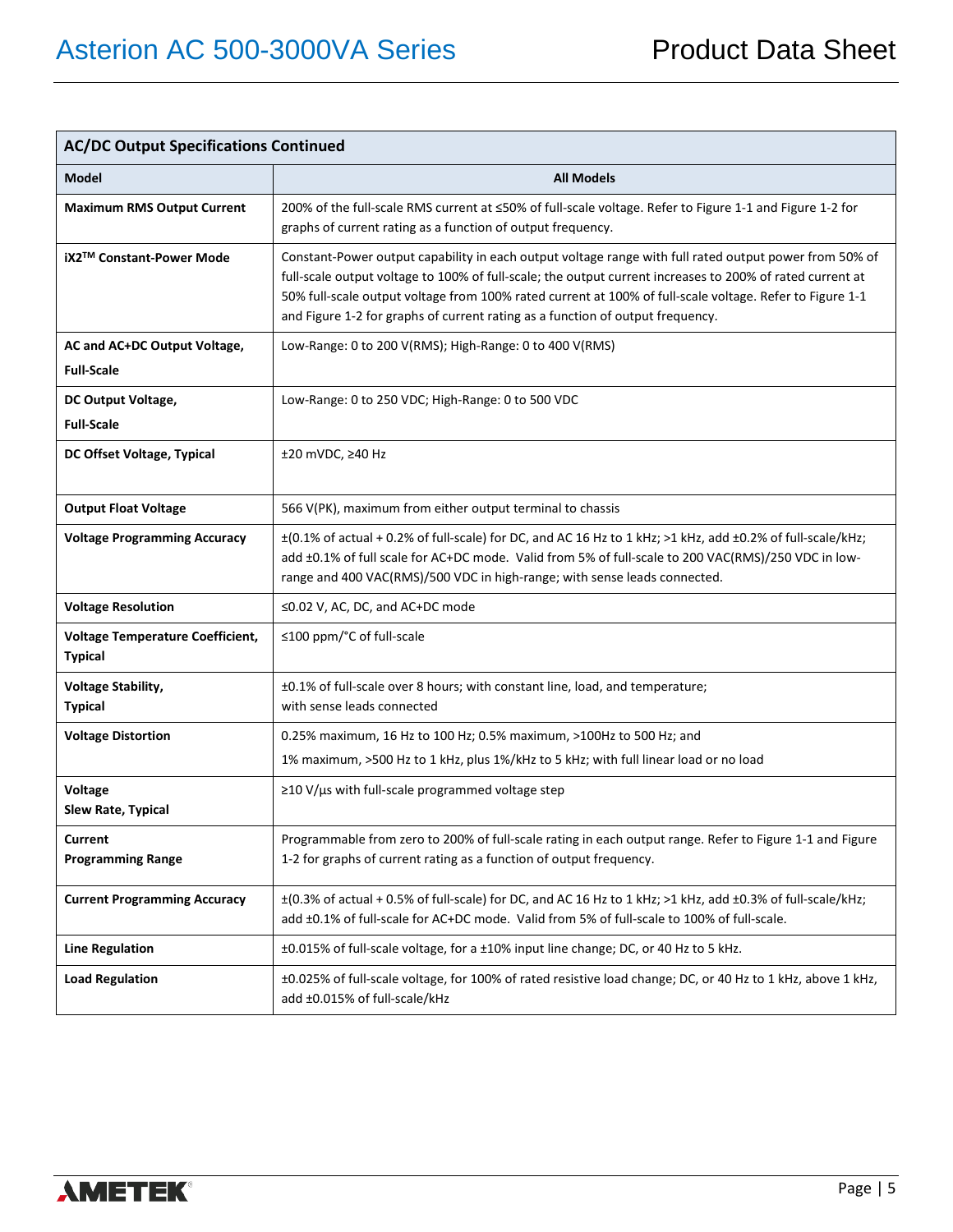| <b>AC/DC Output Specifications Continued</b>                 |                                                                                                                                                 |  |
|--------------------------------------------------------------|-------------------------------------------------------------------------------------------------------------------------------------------------|--|
| <b>Model</b>                                                 | <b>All Models</b>                                                                                                                               |  |
| <b>Voltage and Current Programming</b><br>Overrange, Typical | 1% of full-scale                                                                                                                                |  |
| Noise Level, Typical                                         | AC output: 450 mV(RMS), low-range; 750 mV(RMS), high-range;                                                                                     |  |
|                                                              | at ≥40 Hz output frequency; bandwidth, 20 kHz to 1 MHz;                                                                                         |  |
|                                                              | DC output: 400 mV(RMS), low-range; 700 mV(RMS), high-range;                                                                                     |  |
|                                                              | bandwidth, 20 Hz to 1 MHz.                                                                                                                      |  |
| <b>Remote Sense</b>                                          | 5 V(RMS), maximum total output lead drop (2.5 V per lead)                                                                                       |  |
| <b>Crest Factor</b>                                          | AST 751, AST 1501, AST 2253: 5:1 of full-scale current in each output range (ratio of peak output current<br>to RMS full-scale output current). |  |
|                                                              | AST 501, AST 1503, AST 3303: 7:1 of full-scale current in each output range (ratio of peak output current<br>to RMS full-scale output current). |  |
| <b>Power Factor</b>                                          | 0, lagging to 0, leading                                                                                                                        |  |
| <b>Frequency Range</b>                                       | Standard models: DC, and 16 Hz to 1.3 kHz;                                                                                                      |  |
|                                                              | LF option: DC, and 16 Hz to 550 Hz;                                                                                                             |  |
|                                                              | HF option: DC, and 16 Hz to 5.5 kHz.                                                                                                            |  |
| <b>Frequency Accuracy</b>                                    | Standard models: ±(0.01% of actual + frequency resolution/2);                                                                                   |  |
|                                                              | FC option: ±0.25%.                                                                                                                              |  |
| <b>Frequency Resolution</b>                                  | 0.01 Hz resolution, 16-81.91 Hz;                                                                                                                |  |
|                                                              | 0.1 Hz resolution, 82-819.1 Hz;                                                                                                                 |  |
|                                                              | 1 Hz resolution, 820-5000 Hz;                                                                                                                   |  |
|                                                              | with LKM/LKS option: 1 Hz resolution, 16-5500 Hz.                                                                                               |  |
| <b>Frequency</b>                                             | 10 ppm/ºC of full-scale                                                                                                                         |  |
| <b>Temperature Coefficient, Typical</b>                      |                                                                                                                                                 |  |
| <b>Phase Programming Range</b>                               | 0.0 º to 360.0 º, relative to external synchronization signal; in multi-phase group, Auxiliary unit output                                      |  |
|                                                              | voltage is relative to the Master unit Phase A output voltage, with the Master unit as reference 0°.                                            |  |
| <b>Phase Accuracy</b>                                        | ±1º, 16 Hz to 100 Hz; ±2º >100 Hz to 1 kHz, plus ±1º/kHz above 1 kHz                                                                            |  |
| <b>Phase Programming Resolution</b>                          | ±0.49                                                                                                                                           |  |

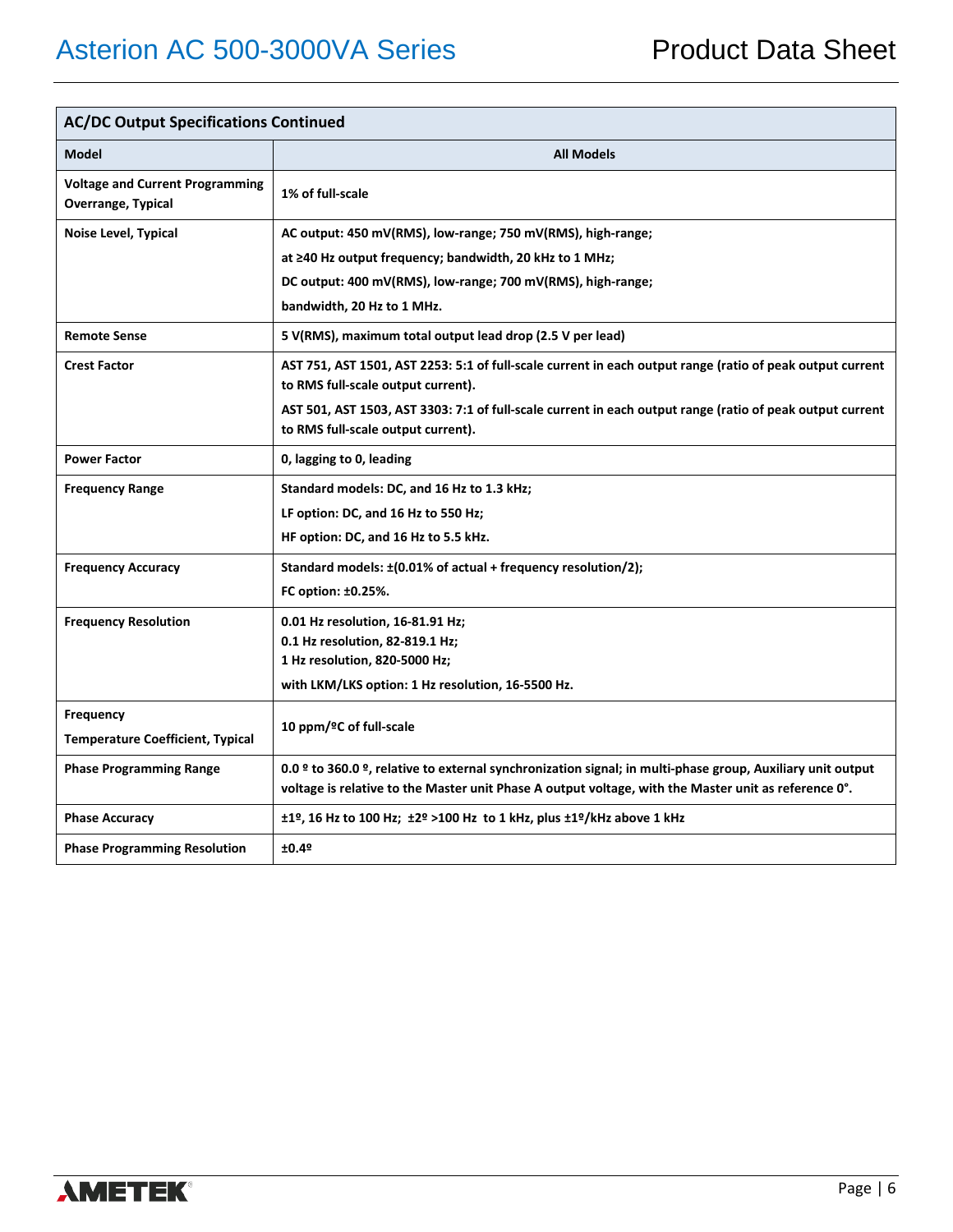| <b>AC Input Specifications</b>                         |                                                                                                                   |                                                                                                                   |                                                                                                                |
|--------------------------------------------------------|-------------------------------------------------------------------------------------------------------------------|-------------------------------------------------------------------------------------------------------------------|----------------------------------------------------------------------------------------------------------------|
| <b>Model</b>                                           | <b>AST 501</b>                                                                                                    | <b>AST 751</b>                                                                                                    | <b>AST 1501</b>                                                                                                |
| <b>Enclosure</b>                                       | 10                                                                                                                | 10                                                                                                                | 10                                                                                                             |
| Input Voltage,<br><b>Nominal Rating</b>                | 100VAC-120VAC/<br>200-240 VAC;<br>1-Phase and 3-Phase, line-<br>neutral or line-line.                             | 100VAC-120VAC/<br>200-240 VAC;<br>1-Phase and 3-Phase, line-<br>neutral or line-line.                             | 100VAC-120VAC/<br>200-240 VAC;<br>1-Phase and 3-Phase,<br>line-neutral or line-line.                           |
| Input Voltage,<br><b>Operating Range</b>               | 90-132 VAC/<br>180VAC-264VAC                                                                                      | 90-132 VAC/<br>180VAC-264VAC                                                                                      | 90-132 VAC/<br>180VAC-264VAC;<br>refer to output power section for derating as a<br>function of input voltage. |
| <b>Input Current, Maximum</b><br>with<br>1-Phase Input | 7.6 A(RMS) at 90 VAC                                                                                              | 11 A(RMS) at 90 VAC                                                                                               | 20 A(RMS) at<br>90 VAC to 103.5 VAC                                                                            |
| <b>Input Current, Maximum</b><br>with<br>3-Phase Input | 4.4 A(RMS) at 90 VAC                                                                                              | 6.5 A(RMS) at 90 VAC                                                                                              | 13 A(RMS) at 90 VAC                                                                                            |
| <b>Model</b>                                           | <b>AST 1503</b>                                                                                                   | <b>AST 2253</b>                                                                                                   | <b>AST 3003</b>                                                                                                |
| <b>Enclosure</b>                                       | 2U                                                                                                                | 2U                                                                                                                | 2U                                                                                                             |
| Input Voltage,<br><b>Nominal Rating</b>                | 100VAC-120VAC/<br>200-240 VAC;<br>1-Phase and 3-Phase, line-<br>neutral or line-line.                             | 100VAC-120VAC/<br>200-240 VAC;<br>1-Phase and 3-Phase, line-<br>neutral or line-line.                             | 100VAC-120VAC/<br>200-240 VAC;<br>1-Phase and 3-Phase, line-neutral or line-line.                              |
| Input Voltage,<br><b>Operating Range</b>               | 90-132 VAC/<br>180VAC-264VAC;<br>refer to output power<br>section for derating as a<br>function of input voltage. | 90-132 VAC/<br>180VAC-264VAC;<br>refer to output power<br>section for derating as a<br>function of input voltage. | 90-132 VAC/<br>180VAC-264VAC;<br>refer to output power section for derating as a<br>function of input voltage. |
| <b>Input Current, Maximum</b><br>with<br>1-Phase Input | 20 A(RMS) at<br>90 VAC to 103.5 VAC;                                                                              | 20 A(RMS) at<br>90 VAC to 132 VAC;<br>15 A(RMS) at 180 VAC.                                                       | 20 A(RMS) at<br>90 VAC to 132 VAC;<br>20 A(RMS) at<br>180 VAC to 207 VAC.                                      |
| <b>Input Current, Maximum</b><br>with<br>3-Phase Input | 13 A(RMS) at<br>90 VAC to 103.5 VAC,<br>line-to line                                                              | 10 A(RMS) at 180 VAC,<br>line-to line                                                                             | 13 A(RMS) at 180 VAC,<br>line-to line                                                                          |

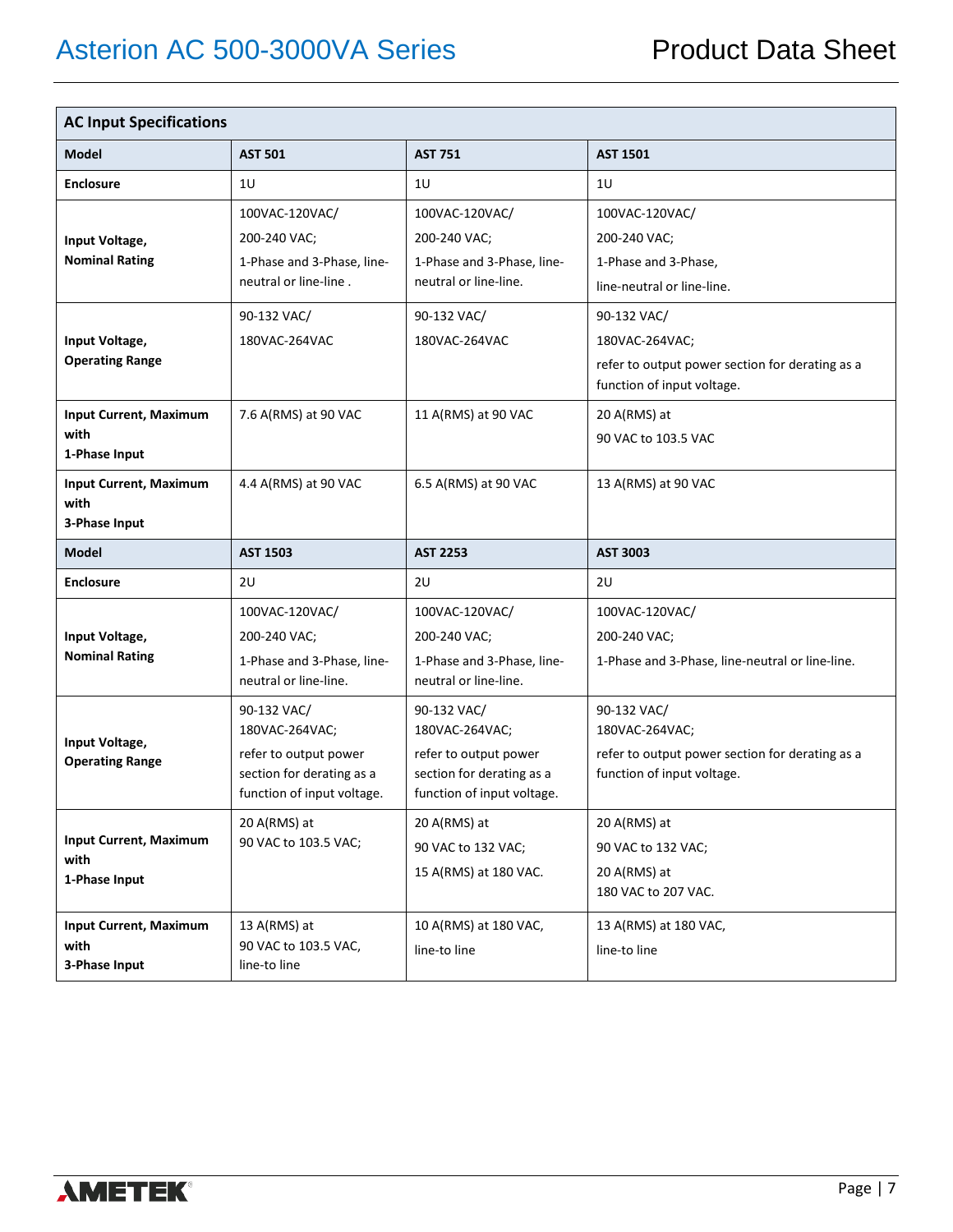| <b>AC Input Specifications Continued</b>                                                                                                    |                                                       |  |
|---------------------------------------------------------------------------------------------------------------------------------------------|-------------------------------------------------------|--|
| <b>Model</b>                                                                                                                                | <b>All Models</b>                                     |  |
| <b>Input Frequency, Nominal</b><br>Rating                                                                                                   | 50 Hz, 60 Hz, 400 Hz                                  |  |
| <b>Input Frequency Range</b>                                                                                                                | 47-440 Hz                                             |  |
| Inrush Current, typical                                                                                                                     | 30 A (PK) at 264 VAC                                  |  |
| Efficiency <sup>1</sup> , typical                                                                                                           | 75%                                                   |  |
| Power Factor <sup>2</sup> , typical                                                                                                         | 0.98; active PFC                                      |  |
| Hold-Up Time <sup>3</sup> , typical                                                                                                         | $\geq$ 10 ms                                          |  |
| <b>Isolation Voltage</b>                                                                                                                    | 2200 VAC, input to output; 1350 VAC, input to chassis |  |
| $1$ At full load and DC or 16 Hz to 1 kHz output frequency, with AC input voltage of 115 V(RMS) or 230 V(RMS), and 50/60 Hz input frequency |                                                       |  |
| $^2$ At full load, with 1-phase AC input voltage of 115 V(RMS) or 230 V(RMS), and 50/60 Hz input frequency                                  |                                                       |  |
| <sup>3</sup> At full load and with AC input voltage of 115 V(RMS) or 230 V(RMS)                                                             |                                                       |  |

| <b>AC Output Measurement</b>     |                                                                                                                                                                                                                                                                                 |  |
|----------------------------------|---------------------------------------------------------------------------------------------------------------------------------------------------------------------------------------------------------------------------------------------------------------------------------|--|
| Parameter                        | <b>Specification</b>                                                                                                                                                                                                                                                            |  |
| <b>Voltage Range, Full-Scale</b> | AC and AC+DC output: 0-500 V(RMS)                                                                                                                                                                                                                                               |  |
| <b>Voltage Accuracy</b>          | $\pm$ (0.1% of actual + 0.2% of full-scale) for AC 16 Hz to 1 kHz; >1 kHz, add $\pm$ 0.2% of full-scale/kHz; add<br>±0.1% of full-scale for AC+DC mode. Valid from 5% of full-scale to 200 VAC(RMS) in low-range and<br>400 VAC(RMS) in high-range; with sense leads connected. |  |
| <b>Voltage Resolution</b>        | 20 mV                                                                                                                                                                                                                                                                           |  |
| <b>Current Range,</b>            | AST 501, AST 751, AST 1503, AST 2253: 7.5 A(RMS) per phase;                                                                                                                                                                                                                     |  |
| <b>Maximum</b>                   | AST 1501, AST 3003: 15 A(RMS) per phase;                                                                                                                                                                                                                                        |  |
|                                  | AST 2253 (1-Phase): 22.5 A(RMS);                                                                                                                                                                                                                                                |  |
|                                  | AST 3003 (1-Phase): 30 A(RMS);                                                                                                                                                                                                                                                  |  |
|                                  | 1-phase mode in 3-phase models: X3                                                                                                                                                                                                                                              |  |
| <b>Current Accuracy</b>          | $\pm$ (0.3% of actual + 0.5% of maximum) for AC 16 Hz to 1 kHz; >1 kHz, add $\pm$ 0.3% of maximum/kHz; add<br>±0.1% of maximum for AC+DC mode. Valid from 5% of full-scale to 100% of full-scale.                                                                               |  |
| <b>Current Resolution</b>        | 2 mA; 1-phase mode in 3-phase models: 6 mA.                                                                                                                                                                                                                                     |  |
| Peak Current Range,              | AST 501, AST 751, AST 1503, AST 2253: ± 0-37.5 A(PK) per phase;                                                                                                                                                                                                                 |  |
| <b>Full-Scale</b>                | AST 1501, AST 3003: ± 0-75 A(PK) per phase;                                                                                                                                                                                                                                     |  |
|                                  | AST 2253 (1-Phase): 112.5 A(PK);                                                                                                                                                                                                                                                |  |
|                                  | AST 3003 (1-Phase): 150 A(PK);                                                                                                                                                                                                                                                  |  |
|                                  | 1-phase mode in 3-phase models: X3.                                                                                                                                                                                                                                             |  |
| <b>Peak Current Accuracy</b>     | $\pm$ (0.5% of actual + 0.5% of maximum) for AC 16 Hz to 1 kHz; >1 kHz, add $\pm$ 0.3% of maximum/kHz; add<br>±0.1% of maximum for AC+DC mode. Valid from 5% of full-scale to 100% of full-scale.                                                                               |  |

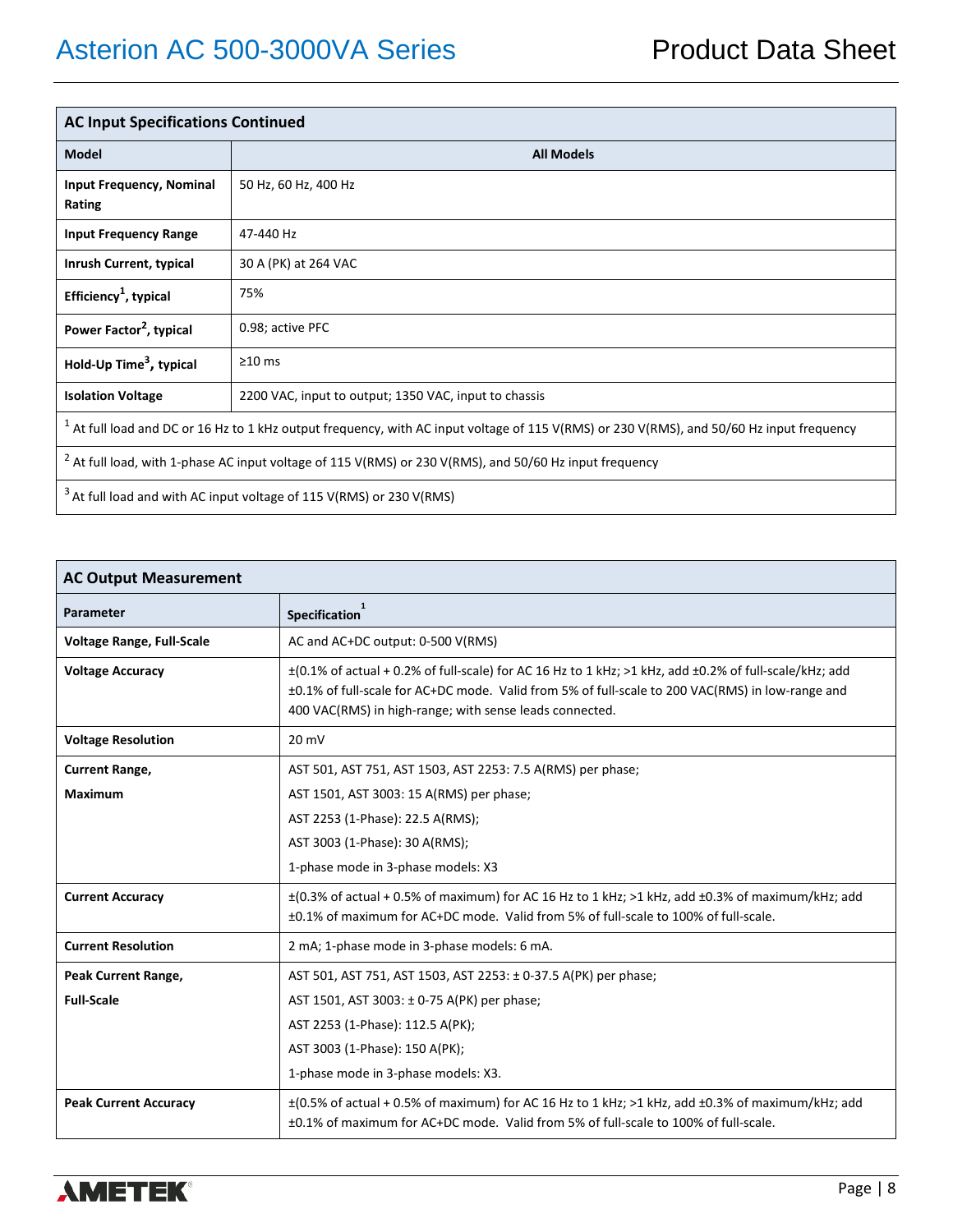| <b>AC Output Measurement Continued</b> |                                                                                                                                                         |  |
|----------------------------------------|---------------------------------------------------------------------------------------------------------------------------------------------------------|--|
| Parameter                              | <b>Specification</b>                                                                                                                                    |  |
| <b>Peak Current Resolution</b>         | 5 mA; 1-phase mode in 3-phase models: 15 mA.                                                                                                            |  |
| <b>Frequency Range</b>                 | 16 Hz to 5.0 kHz                                                                                                                                        |  |
| <b>Frequency Accuracy</b>              | $\pm$ (0.01% of actual + frequency resolution/2)                                                                                                        |  |
| <b>Frequency Resolution</b>            | 0.01 Hz: 16-81.91 Hz; 0.1 Hz: 82.0-819.1 Hz; 1 Hz: 820-5.0 kHz                                                                                          |  |
| <b>Phase Range</b>                     | $0-360^\circ$                                                                                                                                           |  |
| <b>Phase Accuracy</b>                  | ±1°, 16 Hz to 100 Hz; ±2°, >100 Hz to 1 kHz; ±5°, >1 kHz                                                                                                |  |
| <b>Phase Resolution</b>                | 0.1°, 16-100 Hz; 1°, >100 Hz to 5 kHz                                                                                                                   |  |
| <b>Real Power Range, Full-Scale</b>    | 0-1.5 kW; 1-phase mode in 3-phase models: 4.5 kW.                                                                                                       |  |
| <b>Real Power Accuracy</b>             | ±(0.4% of actual + 0.7% of full-scale) for AC 16 Hz to 1 kHz; >1 kHz, add ±0.4% of full-scale/kHz; add<br>±0.2% of full-scale for AC+DC mode.           |  |
| <b>Real Power Resolution</b>           | 1 W; 1-phase mode in 3-phase models: 3 W.                                                                                                               |  |
| <b>Apparent Power, Full-Scale</b>      | 0-1.5 kVA; 1-phase mode in 3-phase models: 4.5 kVA.                                                                                                     |  |
| <b>Apparent Power Accuracy</b>         | $\pm$ (0.4% of actual + 0.7% of full-scale) for AC 16 Hz to 1 kHz; >1 kHz, add $\pm$ 0.4% of full-scale/kHz; add<br>±0.2% of full-scale for AC+DC mode. |  |
| <b>Apparent Power Resolution</b>       | 1 VA; 1-phase mode in 3-phase models: 3 VA.                                                                                                             |  |
| <b>Power Factor Range</b>              | $0 - 1$                                                                                                                                                 |  |
| <b>Power Factor Accuracy</b>           | ±2% of full-scale                                                                                                                                       |  |
| <b>Power Factor Resolution</b>         | 0.01                                                                                                                                                    |  |

1Accuracy specifications apply above 100 counts of resolution; for multi-chassis configurations, multiply the output current and power, and their accuracy specifications, by the number of chassis; power factor accuracy applies for PF > 0.5 and output apparent power > 50% of maximum rating; frequency measurement specifications valid for output voltage >5% of full-scale.

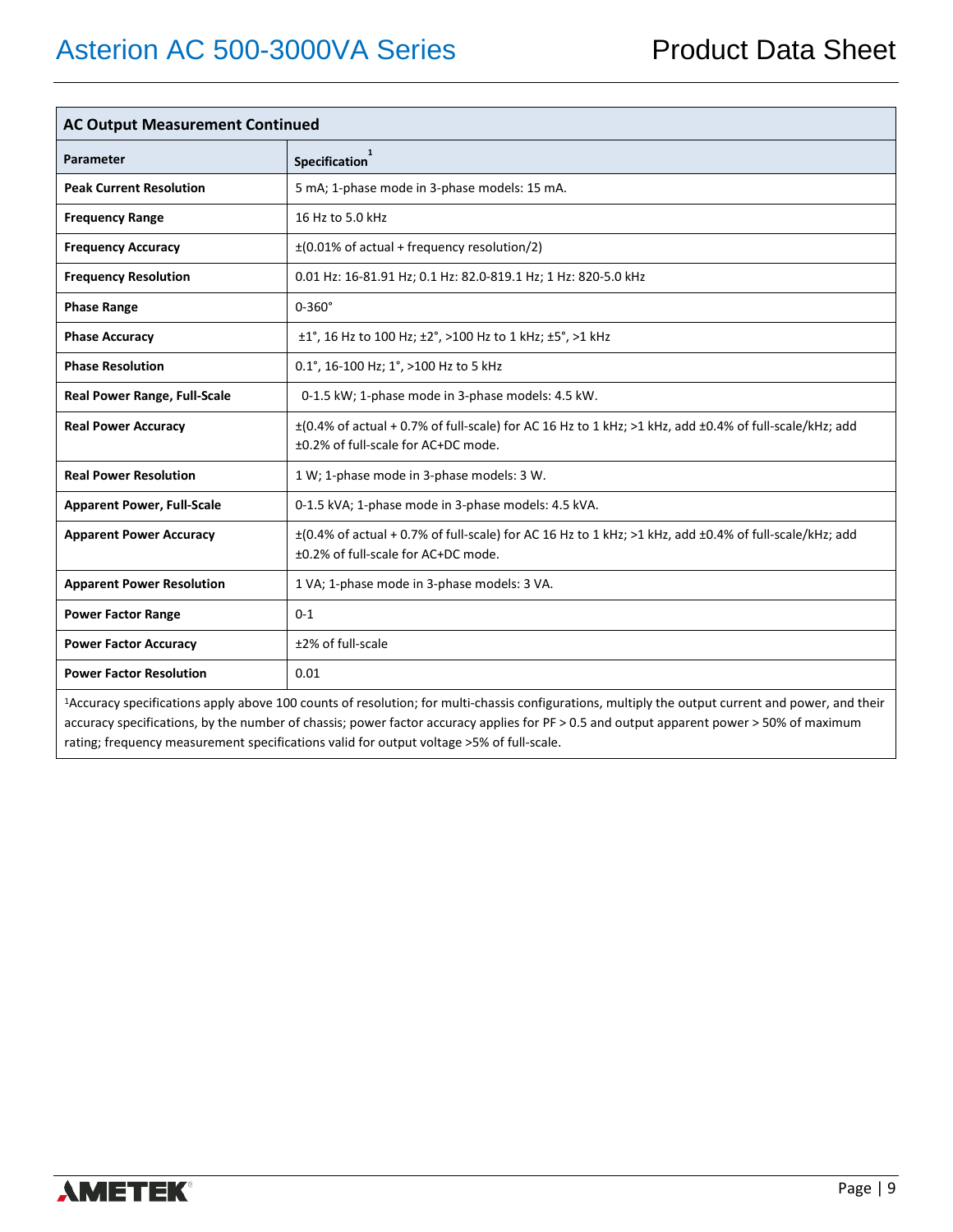| <b>DC Output Measurement</b>                                                                                                                                  |                                                                                                                                          |  |
|---------------------------------------------------------------------------------------------------------------------------------------------------------------|------------------------------------------------------------------------------------------------------------------------------------------|--|
| <b>Parameter</b>                                                                                                                                              | $\mathbf{1}$<br><b>Specification</b>                                                                                                     |  |
| <b>Voltage Range, Full-Scale</b>                                                                                                                              | ±500 VDC                                                                                                                                 |  |
| <b>Voltage Accuracy</b>                                                                                                                                       | ±(0.1% of actual + 0.2% of full-scale); valid from 5% of full-scale to 250 VDC and 500 VDC in high-range;<br>with sense leads connected. |  |
| <b>Voltage Resolution</b>                                                                                                                                     | 25 mV                                                                                                                                    |  |
| <b>Current Range, Maximum</b>                                                                                                                                 | AST 501, AST 751, AST 1503, AST 2253: 0-7.5 ADC per phase;                                                                               |  |
|                                                                                                                                                               | AST 1501, AST 3003: 0-15 ADC per phase;                                                                                                  |  |
|                                                                                                                                                               | AST 2253 (1-Phase): 22.5 ADC;                                                                                                            |  |
|                                                                                                                                                               | AST 3003 (1-Phase): 30 ADC;                                                                                                              |  |
|                                                                                                                                                               | 1-phase mode in 3-phase models: X3.                                                                                                      |  |
| <b>Current Accuracy</b>                                                                                                                                       | ±(0.3% of actual + 0.5% of full-scale); valid from 5% of full-scale to 100% of full-scale.                                               |  |
| <b>Current Resolution</b>                                                                                                                                     | 2 mA; 1-phase mode in 3-phase models: 6 mA.                                                                                              |  |
| Peak Current Range,                                                                                                                                           | AST 501, AST 751, AST 1503, AST 2253: ± 0-37.5 A(PK) per phase;                                                                          |  |
| <b>Full-Scale</b>                                                                                                                                             | AST 1501, AST 3003:: ± 0-75 A(PK) per phase;                                                                                             |  |
|                                                                                                                                                               | AST 2253 (1-Phase): 112.5 A(PK);                                                                                                         |  |
|                                                                                                                                                               | AST 3003 (1-Phase): 150 A(PK);:                                                                                                          |  |
|                                                                                                                                                               | 1-phase mode in 3-phase models: X3.                                                                                                      |  |
| <b>Peak Current Accuracy</b>                                                                                                                                  | ±(0.5% of actual + 0.5% of maximum); valid from 5% of full-scale to 100% of full-scale.                                                  |  |
| <b>Peak Current Resolution</b>                                                                                                                                | 5 mA; 1-phase mode in 3-phase models: 15 mA.                                                                                             |  |
| <b>Power Range, Full-Scale</b>                                                                                                                                | 0-1.5 kW; 1-phase mode in 3-phase models: 4.5 kW                                                                                         |  |
| <b>Power Accuracy</b>                                                                                                                                         | $\pm$ (0.4% of actual + 0.7% of full-scale)                                                                                              |  |
| <b>Power Resolution</b>                                                                                                                                       | 1 W                                                                                                                                      |  |
| <sup>1</sup> Accuracy specifications apply above 100 counts of resolution; for multi-chassis configurations, multiply the output current and power, and their |                                                                                                                                          |  |

accuracy specifications, by the number of chassis.

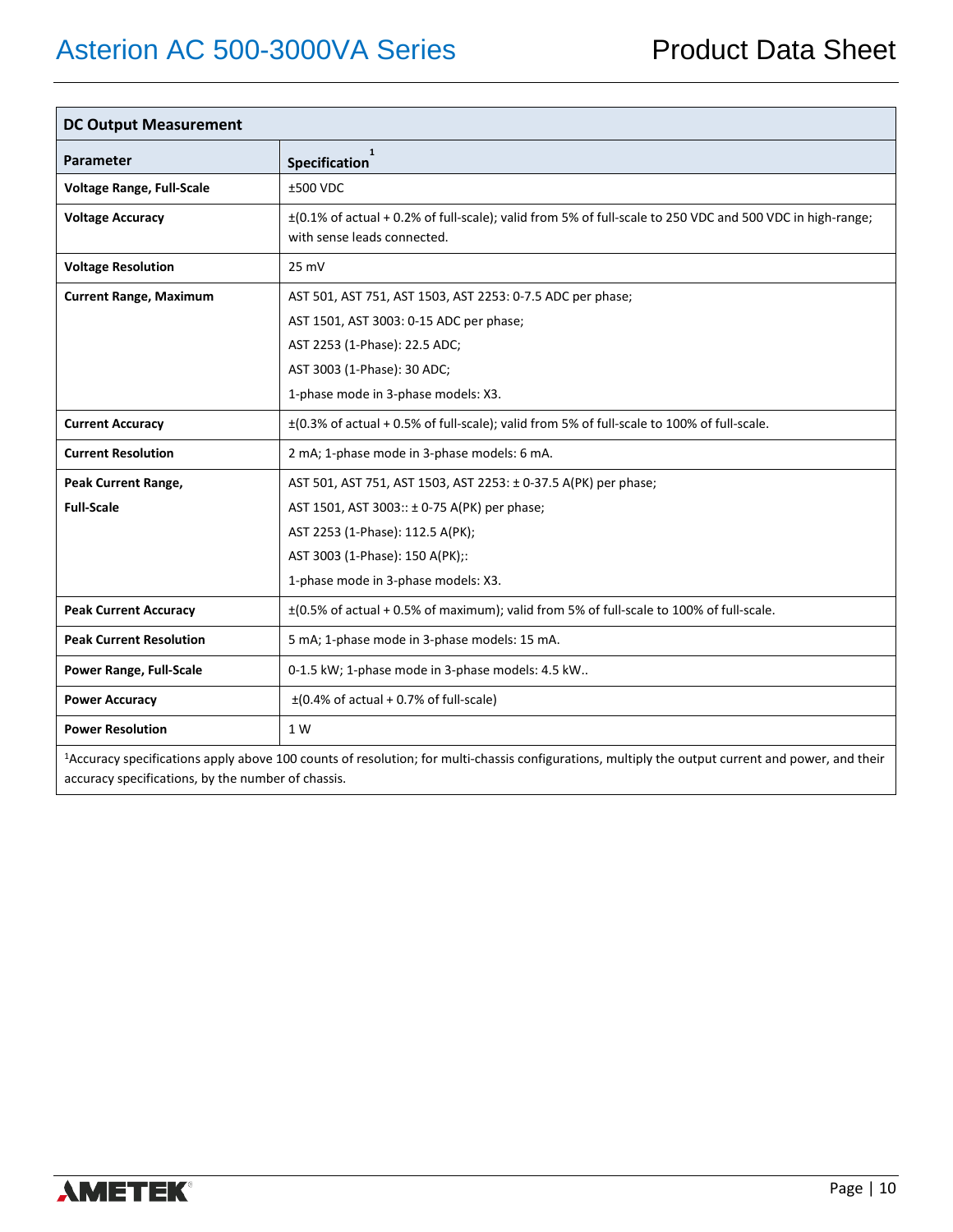| <b>Harmonic Measurement</b>             |                                                                       |  |
|-----------------------------------------|-----------------------------------------------------------------------|--|
| Parameter                               | <b>Specification</b>                                                  |  |
| Frequency, Fundamental                  | 16-81.91 Hz, 82.0-819.1 Hz, 820-960 Hz                                |  |
| <b>Fundamental Frequency Resolution</b> | 0.01 Hz: 16-81.91 Hz; 0.1 Hz: 82.0-819.1 Hz; 1 Hz: 820-960 Hz         |  |
| <b>Harmonic Frequency</b>               | 32 Hz to 48 kHz; 2nd to 50th harmonic                                 |  |
| <b>Fundamental Voltage Accuracy</b>     | $\pm$ (0.2% of actual + 0.3% of full-scale) for 16 Hz to 960 Hz       |  |
| <b>Fundamental Voltage Resolution</b>   | $20 \text{ mV}$                                                       |  |
| <b>Harmonic Voltage Accuracy</b>        | $\pm$ (0.2% of actual + 0.3% of full-scale + 0.3% of full-scale/kHz). |  |
| <b>Harmonic Voltage Resolution</b>      | $20 \text{ mV}$                                                       |  |
| <b>Fundamental Current Accuracy</b>     | $\pm$ (0.4% of actual + 0.4% of full-scale) for 16 Hz to 960 Hz.      |  |
| <b>Fundamental Current Resolution</b>   | 2 mA; 1-phase mode in 3-phase models: 6 mA.                           |  |
| <b>Harmonic Current Accuracy</b>        | $\pm$ (0.4% of actual + 0.6% of full-scale + 0.4% of maximum/kHz).    |  |
| <b>Harmonic Current Resolution</b>      | 2 mA; 1-phase mode in 3-phase models: 6 mA.                           |  |

| <b>Protection Functions</b>                   |                                                                                                  |  |
|-----------------------------------------------|--------------------------------------------------------------------------------------------------|--|
| <b>Output Overvoltage Protection</b><br>(OVP) | Programmable to 115% of full-scale output voltage;                                               |  |
|                                               | exceeding OVP threshold results in shutdown of output.                                           |  |
|                                               | User-selectable constant-current mode or current-limit mode, with programmable current setpoint; |  |
|                                               | in constant-current mode, output current is regulated to setpoint;                               |  |
| <b>Output Current Limit Protection</b>        | in current limit mode, exceeding current-limit setpoint results in shutdown of output;           |  |
|                                               | current limit delay: programmable from 100 ms to 5s.                                             |  |
| <b>AC Input Overcurrent Protection</b>        | Internal fuses in each phase for fault isolation; not user replaceable                           |  |
| <b>AC Input Undervoltage Protection</b>       | Automatic shutdown for insufficient AC input voltage                                             |  |
| <b>AC Input Transient Protection</b>          | Protection to withstand EN61326-1, Class-A surge levels                                          |  |
| <b>Overtemperature Protection (OTP)</b>       | Internal temperature monitors cause shutdown of output if temperature thresholds are exceeded    |  |

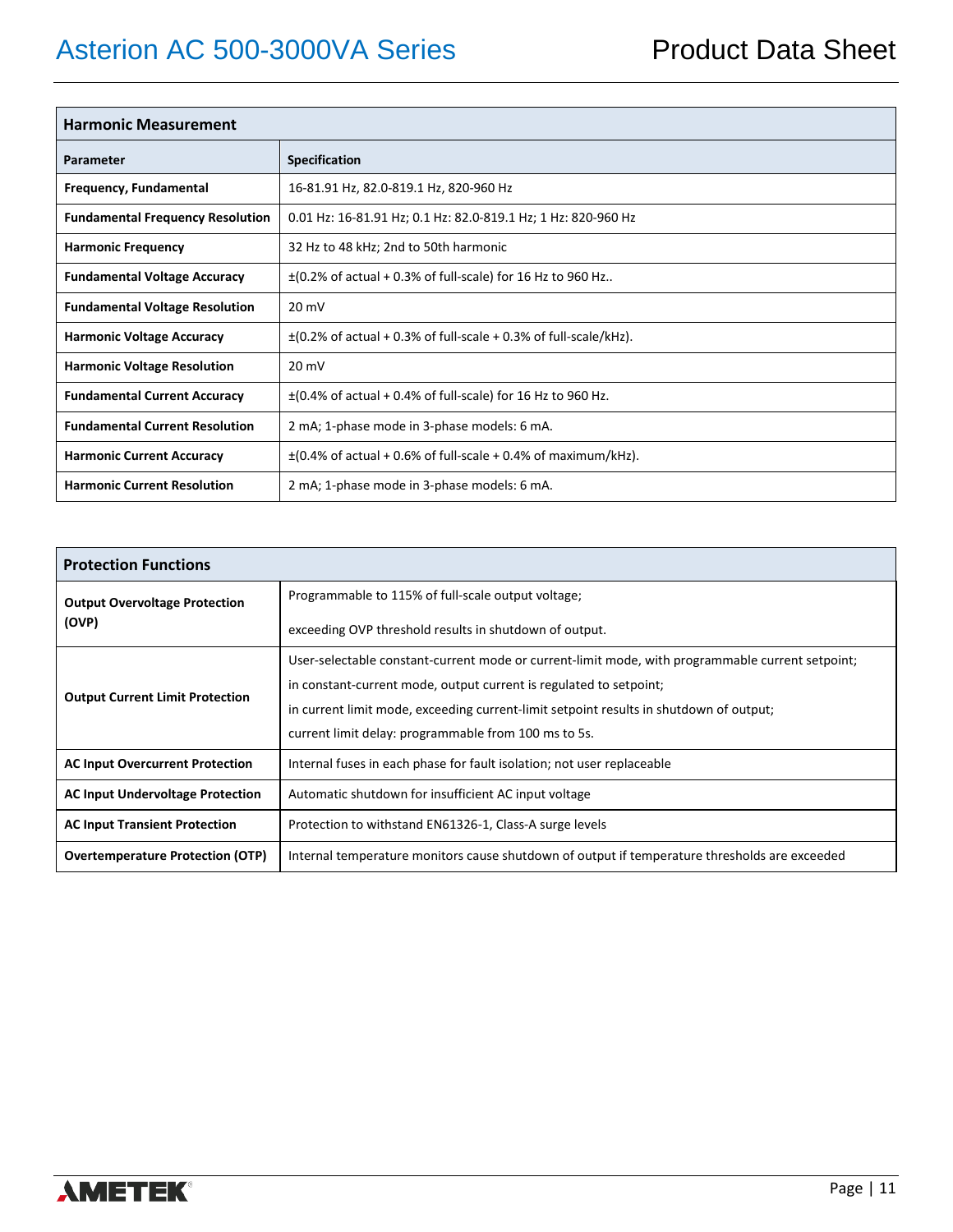| Environmental                   |                                                                                    |  |
|---------------------------------|------------------------------------------------------------------------------------|--|
| Parameter                       | Specification                                                                      |  |
| <b>Operating Temperature</b>    | 0°C to 40°C (32°F to 104°F)                                                        |  |
| <b>Storage Temperature</b>      | -40°C to 85°C (-40°F to 185°F)                                                     |  |
| <b>Altitude</b>                 | 2000 m (6,562 ft)                                                                  |  |
| <b>Relative Humidity</b>        | 5-95 %, non-condensing                                                             |  |
| <b>Vibration</b>                | MIL-PRF-28800F, Class 3; 5-500 Hz per Paragraph 4.5.5.3.1.                         |  |
| <b>Shock</b>                    | MIL-PRF-28800F, Class 3; 30G half-sine with 11ms duration per Paragraph 4.5.5.4.1. |  |
| <b>Transportation Integrity</b> | <b>ISTA Test Procedure 1A</b>                                                      |  |

| <b>Mechanical</b>         |                                                                                                                                                                                                                                                               |  |
|---------------------------|---------------------------------------------------------------------------------------------------------------------------------------------------------------------------------------------------------------------------------------------------------------|--|
| <b>Parameter</b>          | <b>Specification</b>                                                                                                                                                                                                                                          |  |
| <b>1U Dimensions</b>      | H, 1.75" (44.45 mm); W (front panel), 19.0" (483 mm); D, 23.0" (584 mm);<br>H, 1.75" (44.45 mm); W (chassis), 16.9" (429 mm); D, 23.0" (584 mm).                                                                                                              |  |
| <b>2U Dimensions</b>      | H, 3.47" (88.1 mm); W (front panel), 18.9" (480 mm); D, 23.0" (584 mm);                                                                                                                                                                                       |  |
| 1U Unit Weight            | H, 3.47" (88.1 mm); W (chassis), 16.9" (429 mm); D, 23.0" (584 mm).<br>AST 501/751: 19 lb / 8.6 kg;<br>AST 1501: 22 lb / 10 kg.                                                                                                                               |  |
| 2U Unit Weight            | AST 1503/2253: xx lb / x.x kg;<br>AST 3003: xx lb / xx kg.                                                                                                                                                                                                    |  |
| 1U Shipping Weight        | AST 501/751: 29 lb / 63.8kg;<br>AST 1501: 32 lb / 70.4 kg.                                                                                                                                                                                                    |  |
| <b>2U Shipping Weight</b> | AST 1503/2253: xx lb / xxkg;<br>AST 3003: 54 lb / 24.5 kg.                                                                                                                                                                                                    |  |
| <b>Chassis Material</b>   | Steel with plastic front panel                                                                                                                                                                                                                                |  |
| <b>Chassis Finish</b>     | Galvanized Zinc, G90                                                                                                                                                                                                                                          |  |
| <b>Installation</b>       | Protective covers are provided for AC input and AC/DC output;<br>bench-top: removable feet for the chassis;<br>rack-mount: per ANSI-EIA-310-D, with front panel mounting flanges and chassis provisions for mounting<br>rack slides; slides option available. |  |
| Cooling                   | Force-air cooling; linear, variable fan speed control; air intake at front/sides and exhaust at rear.                                                                                                                                                         |  |
| <b>Acoustic Noise</b>     | 10 Models: 65 dBA, maximum; measured at 1 m with A-weighting;<br>2U Models: 65 dBA, maximum; measured at 1 m with A-weighting.                                                                                                                                |  |

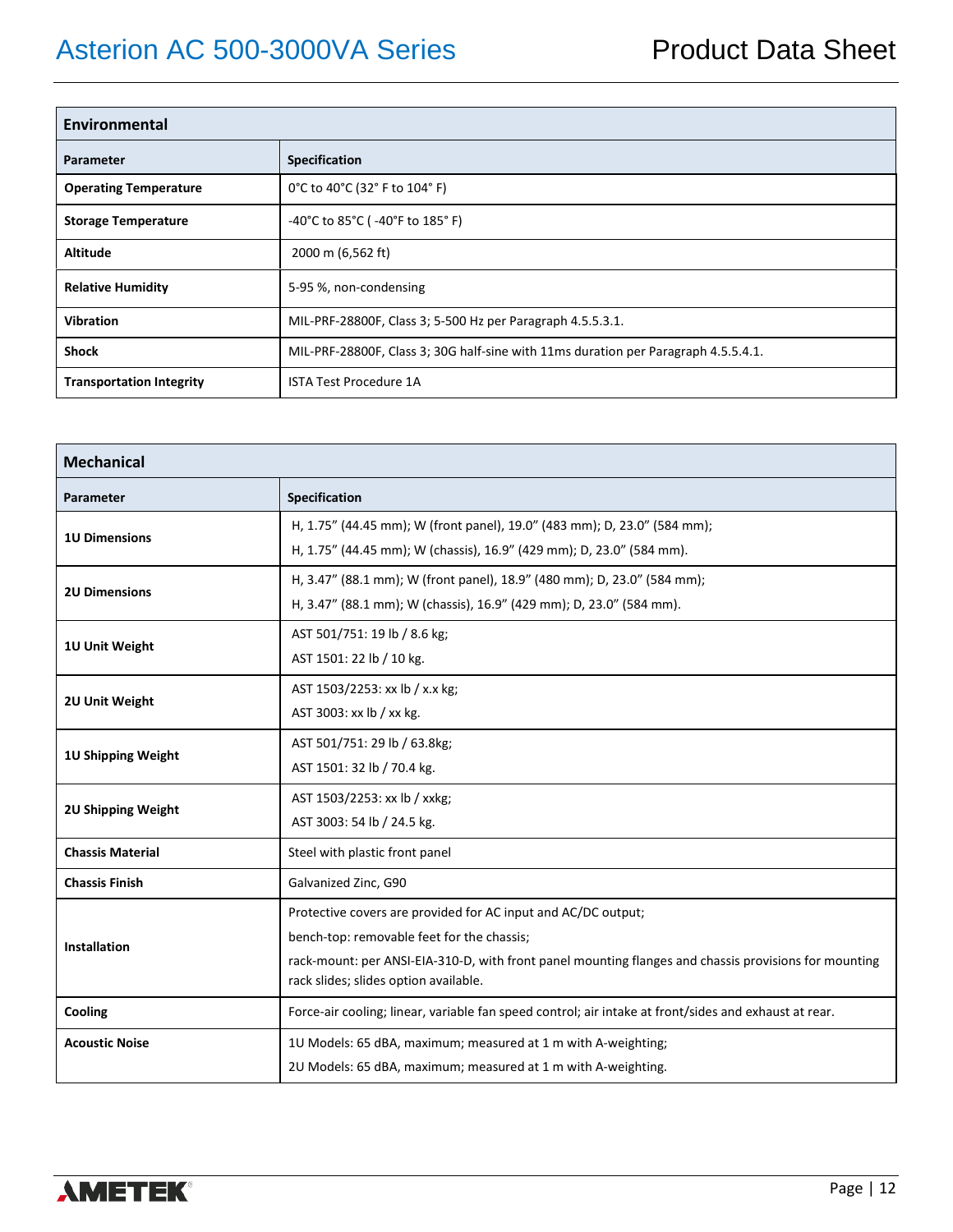| <b>Regulatory Compliance</b>  |                                                                                                                                                                                                        |  |  |  |  |  |  |  |
|-------------------------------|--------------------------------------------------------------------------------------------------------------------------------------------------------------------------------------------------------|--|--|--|--|--|--|--|
| Parameter                     | <b>Specification</b>                                                                                                                                                                                   |  |  |  |  |  |  |  |
| <b>EMC</b>                    | CE marked for EMC Directive 89/336/EEC per EN61326-1:2013, Class-A for emissions and immunity as<br>required for the EU CE Mark.                                                                       |  |  |  |  |  |  |  |
| Safety                        | CSA NRTL certified for US and Canada to CAN/CSA-C22.2 No. 61010-1-12, UL 61010-1 Third Edition. CE<br>marked for LVD compliance 2006/95/EC to EN 61010-1 Third Edition as required for the EU CE mark. |  |  |  |  |  |  |  |
| <b>CE Mark LVD Categories</b> | Installation Overvoltage Category: II; Pollution Degree: 2; Class II equipment; indoor use only.                                                                                                       |  |  |  |  |  |  |  |
| <b>RoHS</b>                   | CE marked for compliance with EU Directive 2011/65/EU for Restriction of Hazardous Substances in<br>Electrical and Electronic Equipment.                                                               |  |  |  |  |  |  |  |

| <b>Operational Characteristics</b>   |                                                                                                                                                                                                                                                                                                                                                                                               |
|--------------------------------------|-----------------------------------------------------------------------------------------------------------------------------------------------------------------------------------------------------------------------------------------------------------------------------------------------------------------------------------------------------------------------------------------------|
| Parameter                            | <b>Characteristic</b>                                                                                                                                                                                                                                                                                                                                                                         |
| <b>Parallel Operation</b>            | Multi-chassis configurations could be formed with up to six units paralleled in 1-phase or multi-phase<br>groups, using one master unit and up to five units operating as auxiliary units. Setup of the multi-chassis<br>configuration is automatically accomplished when the chassis are interconnected with the interface<br>cables, and require no user setup, except to wire the outputs. |
| <b>Output Relays</b>                 | Isolation and range relays are provided internally to automatically configure the outputs, turn the output<br>on/off, and disconnect the load from the output amplifier when in the off state.                                                                                                                                                                                                |
| <b>Non-Volatile Memory</b>           | 16 complete instrument setups and transient lists, 100 events per list.                                                                                                                                                                                                                                                                                                                       |
| <b>Transient Generator</b>           | Output could be controlled to produce transient events with 500 µs programming resolution:<br>Voltage: drop, step, sag, surge, sweep;<br>Frequency: step, sag, surge, sweep;<br>Voltage and Frequency: step, sweep.                                                                                                                                                                           |
| Reliability                          | MTBF: AST 501, AST 751, AST 1501, > 110,000 hr;<br>calculation method: Telecordia SR-332, Issue 3; method: Method I (Parts Count), Case 2 (Temp 40°C,<br>Stress 50%, Burn-in 4 hr); ambient temperature: 40°C; temperature variation: 10°C; environment:<br>Ground, Fixed, Controlled; duty cycle: 100%; stress factor: 50%; quality level: 1; upper confidence level:<br>90%                 |
| <b>Calibration</b>                   | Calibration interval is 1 year; calibration is firmware-based through the digital interface or Virtual Panels.                                                                                                                                                                                                                                                                                |
| <b>Fault Identification</b>          | On-board diagnostics identify when an assembly has experienced a fault.                                                                                                                                                                                                                                                                                                                       |
| <b>XLOAD Output Characteristic</b>   | User-selectable XLOAD mode provides revised regulation characteristics for additional stability margins<br>when driving large capacitive loads.                                                                                                                                                                                                                                               |
| <b>Automatic Level Control (ALC)</b> | User-selectable ALC operation enables a digitally implemented feedback control loop to provide precise<br>regulation of the RMS value of the output voltage.                                                                                                                                                                                                                                  |
| LF, option                           | Low frequency option: output frequency range of 16 Hz to 550 Hz.                                                                                                                                                                                                                                                                                                                              |
| HF, option                           | High frequency option: output frequency range of 16 Hz to 5.5 kHz.                                                                                                                                                                                                                                                                                                                            |
| FC, option                           | Reduced frequency control option: ±0.25% accuracy of output frequency; deletes external waveform<br>programming signal.                                                                                                                                                                                                                                                                       |

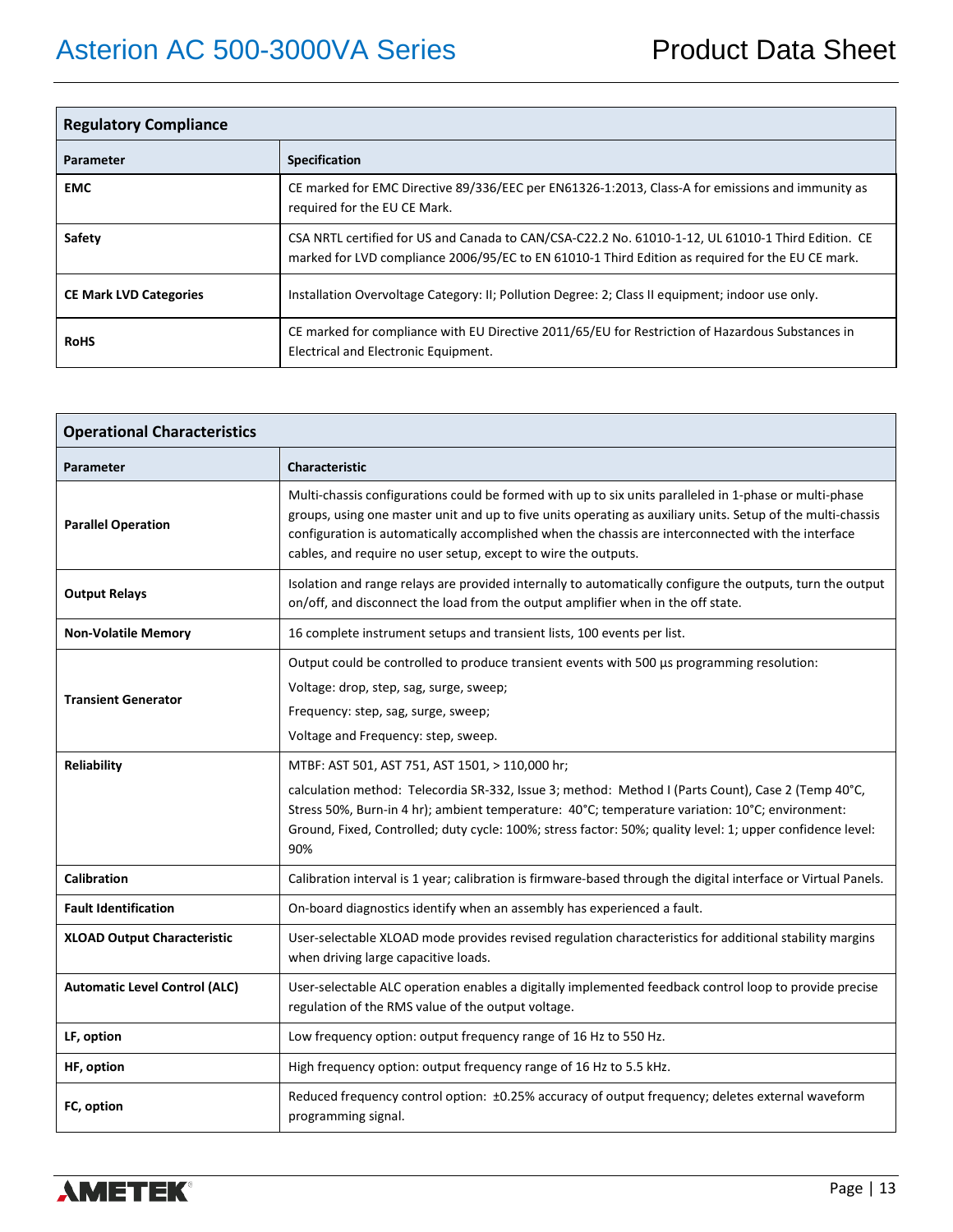|                                      | Clock and Lock interface option for master unit;                                                                                                                                                                                                              |  |  |  |  |  |  |  |
|--------------------------------------|---------------------------------------------------------------------------------------------------------------------------------------------------------------------------------------------------------------------------------------------------------------|--|--|--|--|--|--|--|
| LKM, option<br>(Clock and Lock Mode) | multi-phase configurations could be formed with up to six units using the Clock and Lock signal interface.<br>One unit acts as the master and provides the reference signals to the other slave units.<br>Clock and Lock interface option, master unit.       |  |  |  |  |  |  |  |
| LKS, option<br>(Clock and Lock Mode) | Clock and Lock interface option for auxiliary unit;<br>multi-phase configurations could be formed with up to six units using the Clock and Lock signal interface.<br>One unit acts as the master and provides the reference signals to the other slave units. |  |  |  |  |  |  |  |
| MB, option                           | Upgrades all chassis to Enhanced models in a multi-chassis configuration.                                                                                                                                                                                     |  |  |  |  |  |  |  |

| <b>Front Panel Options</b> |                                                                                                                                                |  |  |  |  |  |
|----------------------------|------------------------------------------------------------------------------------------------------------------------------------------------|--|--|--|--|--|
| Option                     | <b>Description</b>                                                                                                                             |  |  |  |  |  |
|                            | Touch-Panel, TFT color LCD display with menu-based control;                                                                                    |  |  |  |  |  |
|                            | rotary encoder for menu navigation and parameter adjustment and entry, with integrated selection<br>switch.                                    |  |  |  |  |  |
|                            | POWER switch: turns unit on/off.                                                                                                               |  |  |  |  |  |
|                            | OUTPUT switch: turns output of the unit on/off.                                                                                                |  |  |  |  |  |
|                            | OUTPUT LED: integrated into the OUTPUT switch; indicates that the output of the unit has been turned<br>on.                                    |  |  |  |  |  |
| <b>Enhanced</b>            | CC LED: indicates that the unit is in constant-current mode and the output current is being regulated.                                         |  |  |  |  |  |
|                            | CV LED; indicates that the unit is in constant-voltage mode and the output voltage is being regulated.                                         |  |  |  |  |  |
|                            | HI RNG LED: indicates that the high-voltage output range has been selected;                                                                    |  |  |  |  |  |
|                            | FAULT LED: indicates that an internal fault has been detected and the output has been shut down.                                               |  |  |  |  |  |
|                            | REM LED: AST 501, AST 751, AST 1501, indicates that the unit is under control of the remote digital<br>interface, and LXI status annunciation. |  |  |  |  |  |
|                            | AST 1503, AST 2253, AST 3003: indicates that the unit is under control of the remote digital interface.                                        |  |  |  |  |  |
|                            | LXI LED: AST 1503, AST 2253, AST 3003, LXI status annunciation.                                                                                |  |  |  |  |  |
|                            | No front-panel display; only status indicators.                                                                                                |  |  |  |  |  |
|                            | POWER switch: turns unit on/off.                                                                                                               |  |  |  |  |  |
|                            | UPDATE switch: enables bootloader for firmware upgrade.                                                                                        |  |  |  |  |  |
|                            | POWER LED: indicates that the POWER switch has turned the unit on.                                                                             |  |  |  |  |  |
|                            | OUTPUT LED: indicates that the output of the unit has been turned on.                                                                          |  |  |  |  |  |
| <b>ATE</b>                 | CC LED: indicates that the unit is in constant-current mode and the output current is being regulated.                                         |  |  |  |  |  |
|                            | CV LED; indicates that the unit is in constant-voltage mode and the output voltage is being regulated.                                         |  |  |  |  |  |
|                            | HI RNG LED: indicates that the high-voltage output range has been selected.                                                                    |  |  |  |  |  |
|                            | FAULT LED: indicates that an internal fault has been detected and the output has been shut down.                                               |  |  |  |  |  |
|                            | REM/LAN LED: indicates that the unit is under control of the remote digital interface, and LXI status<br>annunciation.                         |  |  |  |  |  |

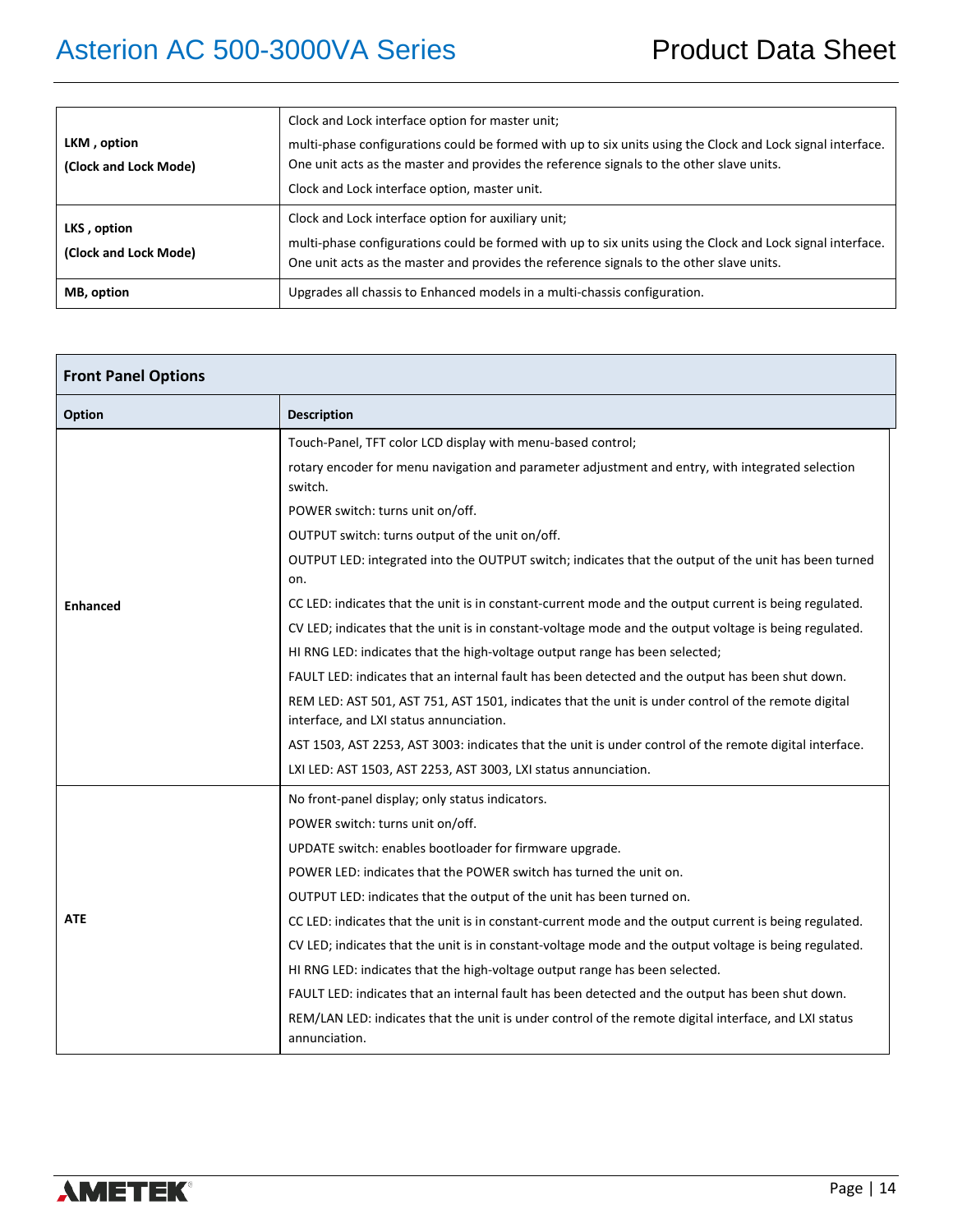| <b>Firmware / Software Options</b> |                                                                                                                                                                                                                                                                     |  |  |  |  |  |  |
|------------------------------------|---------------------------------------------------------------------------------------------------------------------------------------------------------------------------------------------------------------------------------------------------------------------|--|--|--|--|--|--|
| Option <sup>1</sup>                | <b>Description</b>                                                                                                                                                                                                                                                  |  |  |  |  |  |  |
| B787, (MC)                         | Avionics Electrical Power Quality Test Software; Boeing 787B3-0147 A/B/C (B787).                                                                                                                                                                                    |  |  |  |  |  |  |
| AMD, (MC)                          | Avionics Electrical Power Quality Test Software; Airbus AMD24 C (A400M).                                                                                                                                                                                            |  |  |  |  |  |  |
| <b>B787 &amp; AMD, (MC)</b>        | Includes both B787 and AMD options.                                                                                                                                                                                                                                 |  |  |  |  |  |  |
| AVSTD, (MC)                        | Avionics Electrical Power Quality Test Software Package;<br>includes 160 (RTCA/DO160 E/F/G), 704 (MIL-STD 704 A/B/C/D/E/F),<br>ABD (Airbus ADB100.1.8 D/E), A350 (Airbus ADB100.1.8.1 B/C).                                                                         |  |  |  |  |  |  |
| AVALL, (MC)                        | Avionics Electrical Power Quality Test Software Package; includes AVSTD, B787, AMD.                                                                                                                                                                                 |  |  |  |  |  |  |
| 411, (MC)                          | IEC 61000-4-11 voltage dips and interruptions EMC test software.                                                                                                                                                                                                    |  |  |  |  |  |  |
| 413, (MC)                          | IEC 61000-4-13 harmonics and Inter-harmonics EMC test hardware and software.                                                                                                                                                                                        |  |  |  |  |  |  |
| 411 & 413, (MC)                    | Includes both 411 and 413 options.                                                                                                                                                                                                                                  |  |  |  |  |  |  |
| <b>MC</b>                          | Options are installed in all chassis of a multi-chassis (MC) configuration.                                                                                                                                                                                         |  |  |  |  |  |  |
|                                    | <sup>1</sup> For Avionics options, reference the Avionics Software Manual (P/N 4994-971) for test details. All options require the use of the provided<br>Asterion Virtual Panels, graphical user interface Windows application software (reference CD ROM CIC496). |  |  |  |  |  |  |

| <b>Remote Control Digital Interface Characteristics</b> |                                                                                                                                                                                                                            |  |  |  |  |  |  |
|---------------------------------------------------------|----------------------------------------------------------------------------------------------------------------------------------------------------------------------------------------------------------------------------|--|--|--|--|--|--|
| Interface                                               | <b>Characteristics</b>                                                                                                                                                                                                     |  |  |  |  |  |  |
| LAN                                                     | Ethernet 10BASE-T and 100BASE-T over twisted-pair cables compliant with IEEE 802.3;<br>Connector: 8P8C modular jack.                                                                                                       |  |  |  |  |  |  |
| <b>USB</b>                                              | Serial interface compliant to USB 2.0;<br>Connector: Type-B receptacle.                                                                                                                                                    |  |  |  |  |  |  |
| <b>RS-232C</b>                                          | Serial interface compliant to RS-232C;<br>Protocol: data bits, 7 with parity and 8 without parity; stop bits, 2; baud rate, 9600 to 115200;<br>handshake, CTS and RTS;<br>Connector: Subminiature-D, 9-contact receptacle. |  |  |  |  |  |  |
| IEEE-488 (Option)                                       | Parallel interface complies with IEEE-488.1, IEEE-488.2, and the SCPI command specification;<br>command execution response time, 10 ms, typical;<br>connector: IEEE-488.1 compliant.                                       |  |  |  |  |  |  |
| <b>Firmware Upgrade</b>                                 | Firmware can be upgraded through the USB or RS-232 interfaces. Upgrade through LAN or IEEE-488 is<br>not supported.                                                                                                        |  |  |  |  |  |  |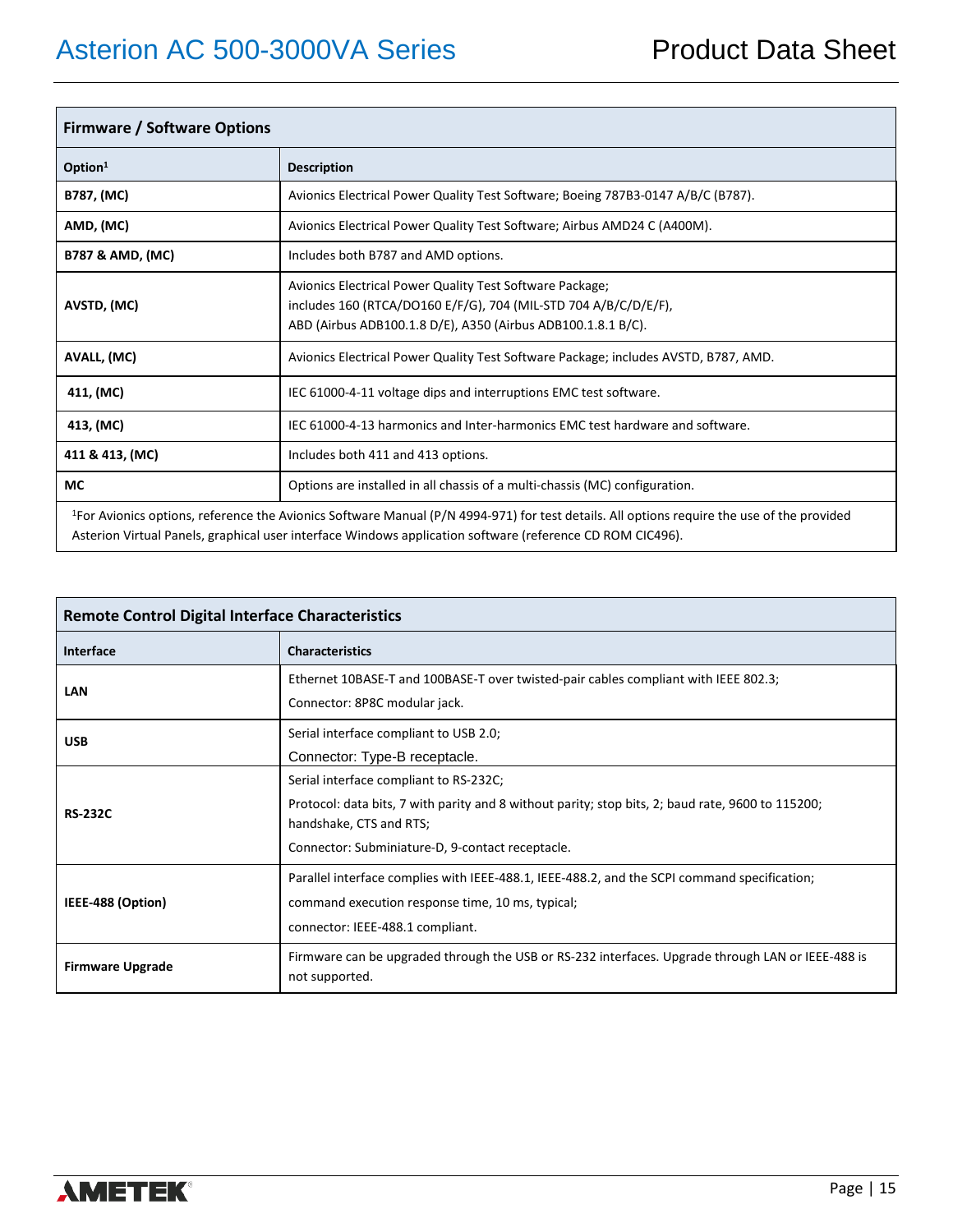| <b>Remote Control Analog/Digital Signal Characteristics</b>                |                                                                                                                                                                                                                                                                                                                                                                                                                                                                                                                                                                                               |  |  |  |  |  |  |
|----------------------------------------------------------------------------|-----------------------------------------------------------------------------------------------------------------------------------------------------------------------------------------------------------------------------------------------------------------------------------------------------------------------------------------------------------------------------------------------------------------------------------------------------------------------------------------------------------------------------------------------------------------------------------------------|--|--|--|--|--|--|
| <b>Function</b>                                                            | <b>Characteristics</b>                                                                                                                                                                                                                                                                                                                                                                                                                                                                                                                                                                        |  |  |  |  |  |  |
| <b>External Analog Programming of</b><br><b>Output Voltage</b><br>Waveform | Signal input for output voltage waveform programming by external analog reference;<br>user-selectable signal ranges: 0-1.77 V(RMS)/0-3.54 V(RMS)/0-7.07 V(RMS) for zero to full-scale RMS<br>output voltage, with AC input waveform at 16Hz to 5.5 kHz;<br>programming accuracy, ±2% of full-scale output;<br>individual inputs provided for each output phase; input impedance, 40 $k\Omega$ , typical;<br>safety isolation SELV-rated, referenced to chassis;<br>user-selectable function with the same input signal connection as External Analog Output Voltage<br>Amplitude Programming. |  |  |  |  |  |  |
| <b>External Analog Programming of</b><br><b>Output Voltage Amplitude</b>   | Signal input for output voltage amplitude programming of waveform that is set by internal controller<br>reference;<br>user-selectable signal ranges: 0-2.5 VDC/0-5 VDC/0-10 VDC for zero to full-scale RMS of internally<br>programmed output voltage;<br>programming accuracy, ±2% of full-scale output;<br>individual inputs provided for each output phase; input impedance, 40 kΩ, typical;<br>safety isolation SELV-rated, referenced to chassis;<br>user-selectable function with the same input signal connection as External Analog Output Voltage<br>Waveform Programming.           |  |  |  |  |  |  |
| <b>External Analog</b><br><b>Modulation of</b><br><b>Output Voltage</b>    | Signal input for output voltage modulation of waveform set by internal controller reference;<br>0-5 V(RMS) signal range for 0-20% of full-scale output voltage amplitude modulation;<br>programming accuracy, ±2% of full-scale output;<br>individual inputs provided for each output phase; input impedance, 40 $k\Omega$ , typical;<br>safety isolation SELV-rated, referenced to chassis.                                                                                                                                                                                                  |  |  |  |  |  |  |
| <b>Trigger Output</b>                                                      | Signal output with dual function: user-selectable as either function trigger or list trigger;<br>function trigger provides a pulse for any programmable change in output voltage or frequency; list<br>trigger provides a pulse if programmed as part of list transients;<br>pulse logic level, user-selectable as active-high or active-low; pulse duration, 400 µs;<br>rear panel BNC connector; safety isolation SELV-rated, referenced to chassis.                                                                                                                                        |  |  |  |  |  |  |
| <b>Output Voltage</b><br><b>Monitor Outputs</b>                            | Signal outputs for each output phase for monitoring the waveform of the command signal of the output<br>amplifier;<br>0-5 V(RMS) signal range for zero to full-scale output voltage;<br>rear panel BNC connector; safety isolation SELV-rated, referenced to chassis.                                                                                                                                                                                                                                                                                                                         |  |  |  |  |  |  |
| <b>Trigger Input</b>                                                       | Signal input for external trigger for execution of programmed value;<br>logic level, TTL-compatible;<br>signal return common to signals, Synchronization Clock and Remote Inhibit;<br>safety isolation SELV-rated.                                                                                                                                                                                                                                                                                                                                                                            |  |  |  |  |  |  |
| <b>Synchronization Signal (SYNC)</b><br>Input                              | Signal input for external square wave clock to control the output frequency and phase of the waveform<br>generated by the internal generator;<br>logic level, TTL-compatible;<br>signal return common to signals, Trigger Input and Remote Inhibit;<br>safety isolation SELV-rated.                                                                                                                                                                                                                                                                                                           |  |  |  |  |  |  |

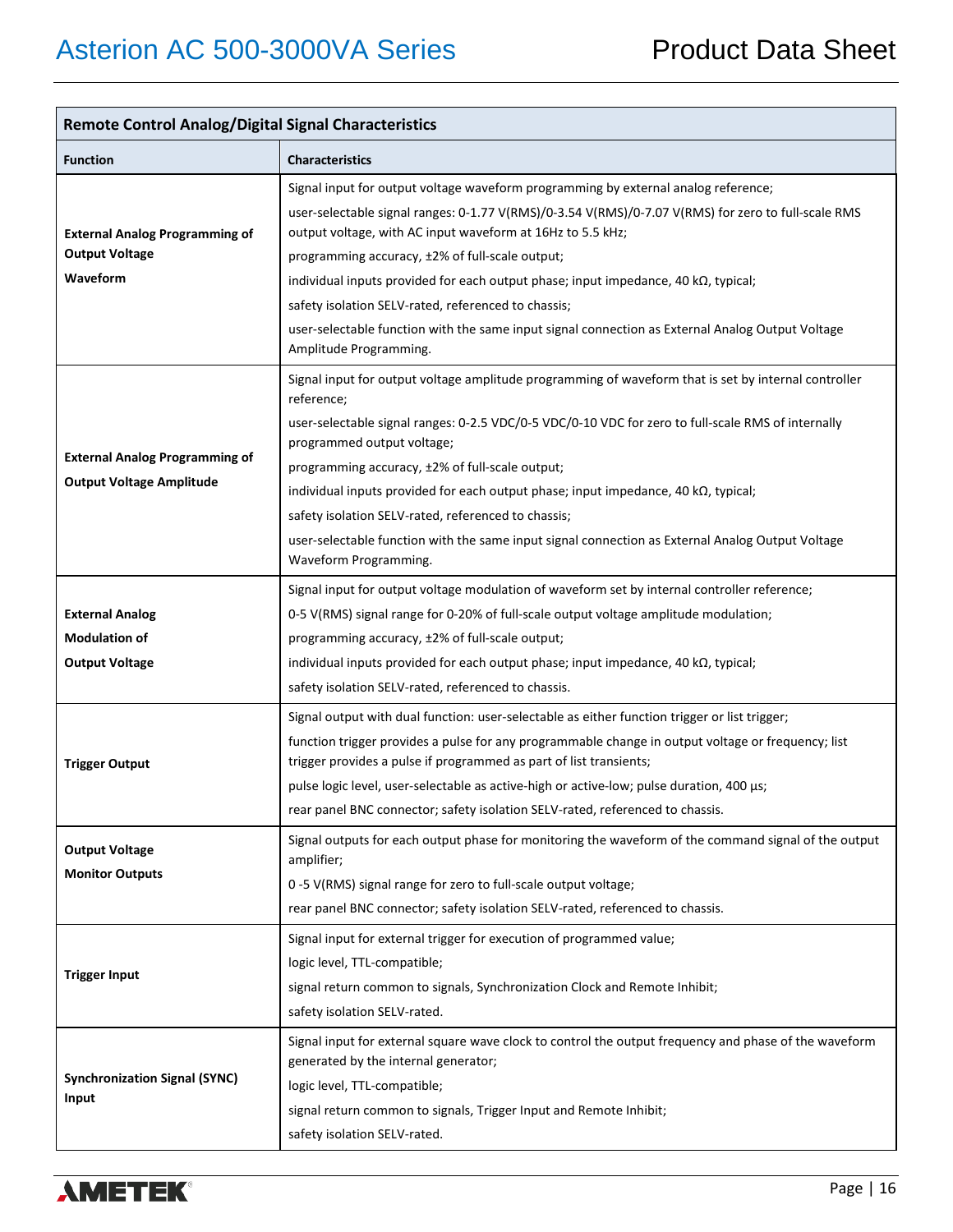| <b>Remote Control Analog/Digital Signal Characteristics Continued</b> |                                                                                                                                                                                                                                                                                                                                                                                                         |  |  |  |  |  |  |
|-----------------------------------------------------------------------|---------------------------------------------------------------------------------------------------------------------------------------------------------------------------------------------------------------------------------------------------------------------------------------------------------------------------------------------------------------------------------------------------------|--|--|--|--|--|--|
| <b>Function</b>                                                       | <b>Characteristics</b>                                                                                                                                                                                                                                                                                                                                                                                  |  |  |  |  |  |  |
| <b>Remote Inhibit Input</b>                                           | Signal input to turn the output on/off;<br>logic level, TTL-compatible; user-selectable as active-high or active-low;<br>signal return common to signals, Trigger Input and Synchronization Clock;<br>safety isolation SELV-rated.                                                                                                                                                                      |  |  |  |  |  |  |
| <b>Summary Fault Output</b>                                           | Signal output indicating that a fault condition is present;<br>solid-state, normally-closed ac/dc switch;<br>logic level, active-low (open-circuit when fault is not present);<br>switch ratings: 50V, maximum peak voltage; 0.1A, maximum current; $2.5\Omega$ , maximum resistance; 1 $\mu$ A,<br>maximum off-state leakage current;<br>isolated from all other signals; safety isolation SELV-rated. |  |  |  |  |  |  |
| LKM (Option)                                                          | Signal outputs for Master Clock and Lock signals used in synchronizing two or more AC sources;<br>logic level, TTL-compatible;<br>rear panel BNC connectors for each signal;<br>safety isolation SELV-rated, referenced to chassis.                                                                                                                                                                     |  |  |  |  |  |  |
| LKS (Option)                                                          | Signal inputs for Auxiliary Clock and Lock signals used in synchronizing two or more AC sources;<br>logic level, TTL-compatible;<br>rear panel BNC connectors for each signal;<br>safety isolation SELV-rated, referenced to chassis.                                                                                                                                                                   |  |  |  |  |  |  |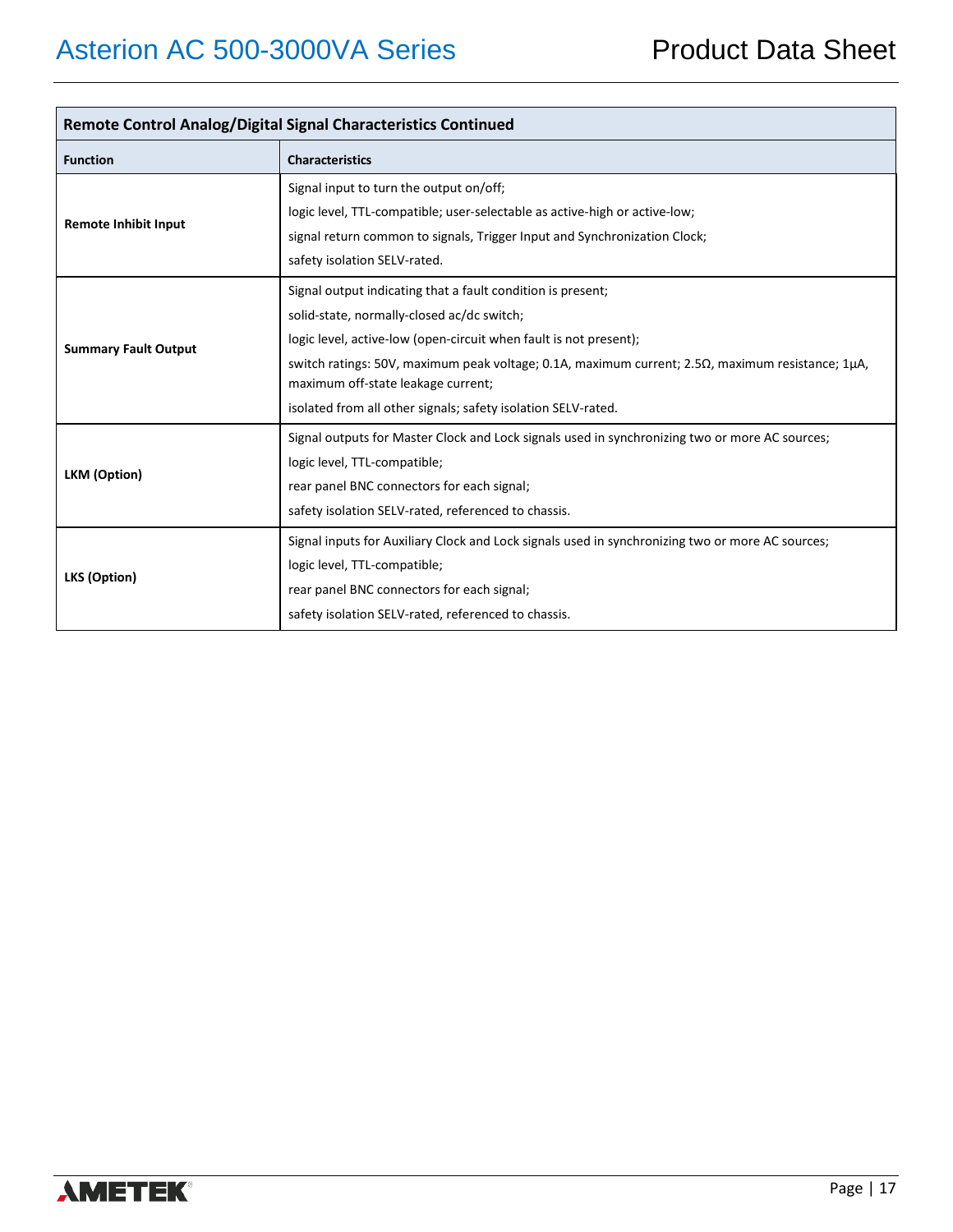### **Chassis Dimension Drawings (1U)**

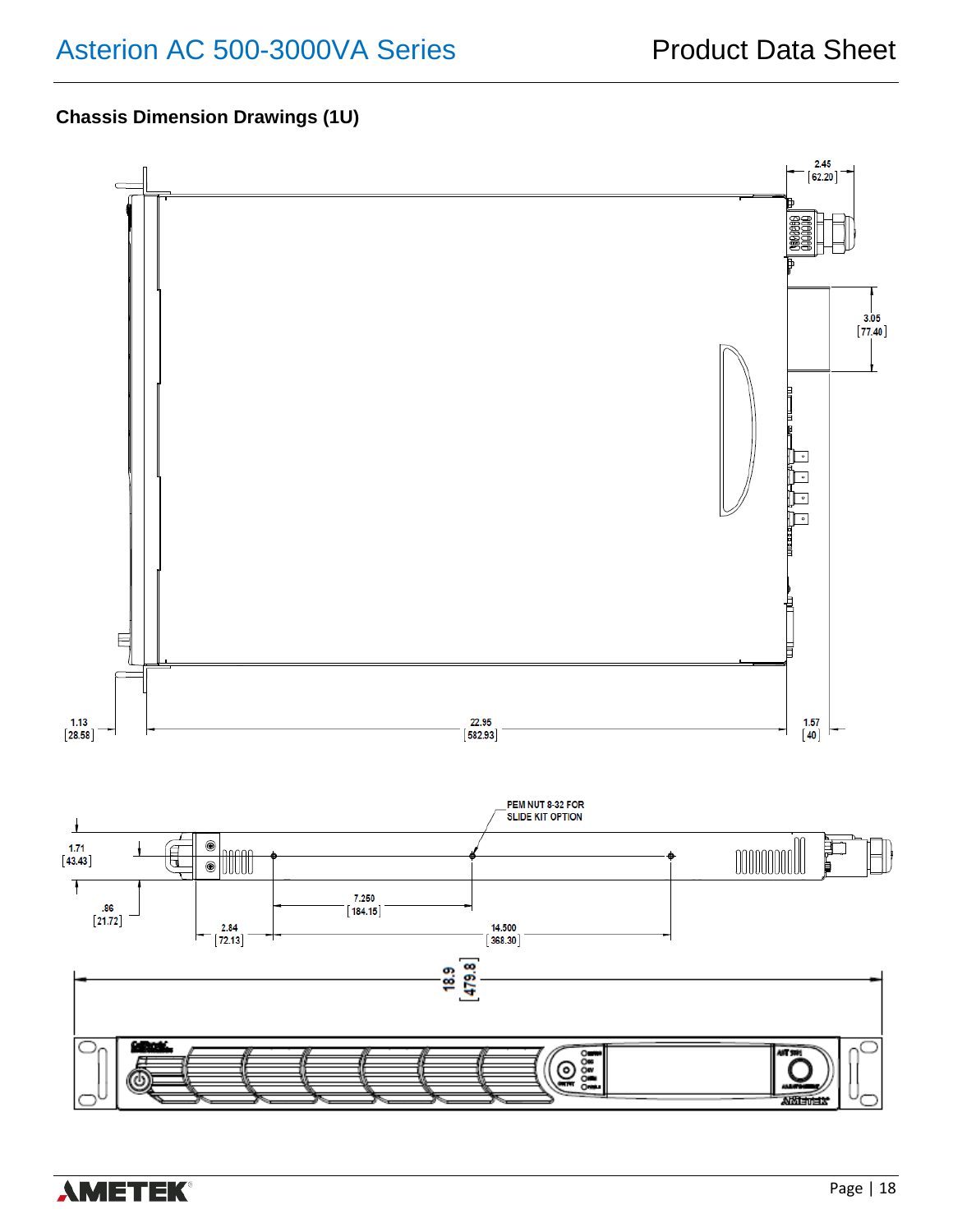

**Chassis Dimension Drawings (2U)**



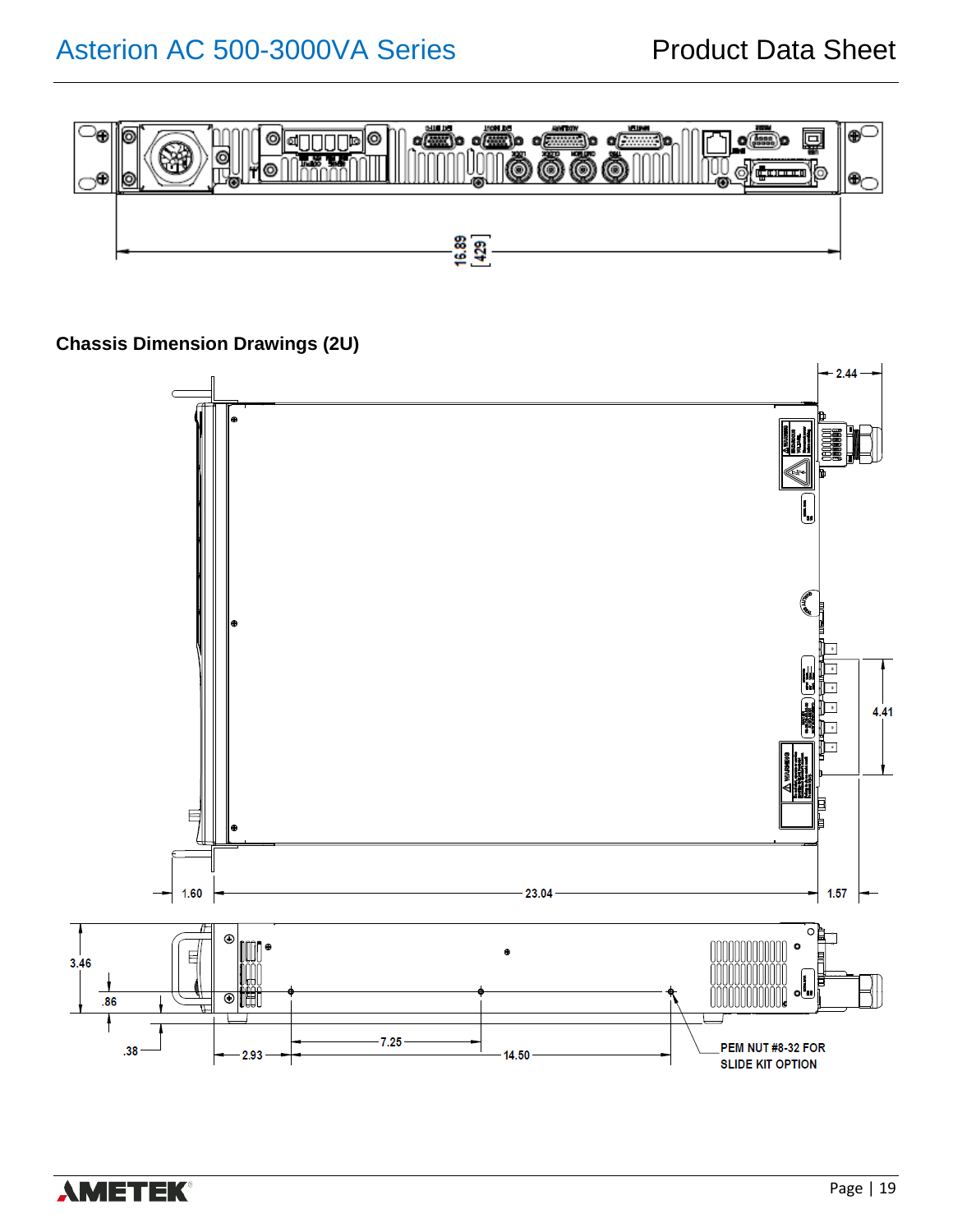

### **Options & Order Information**



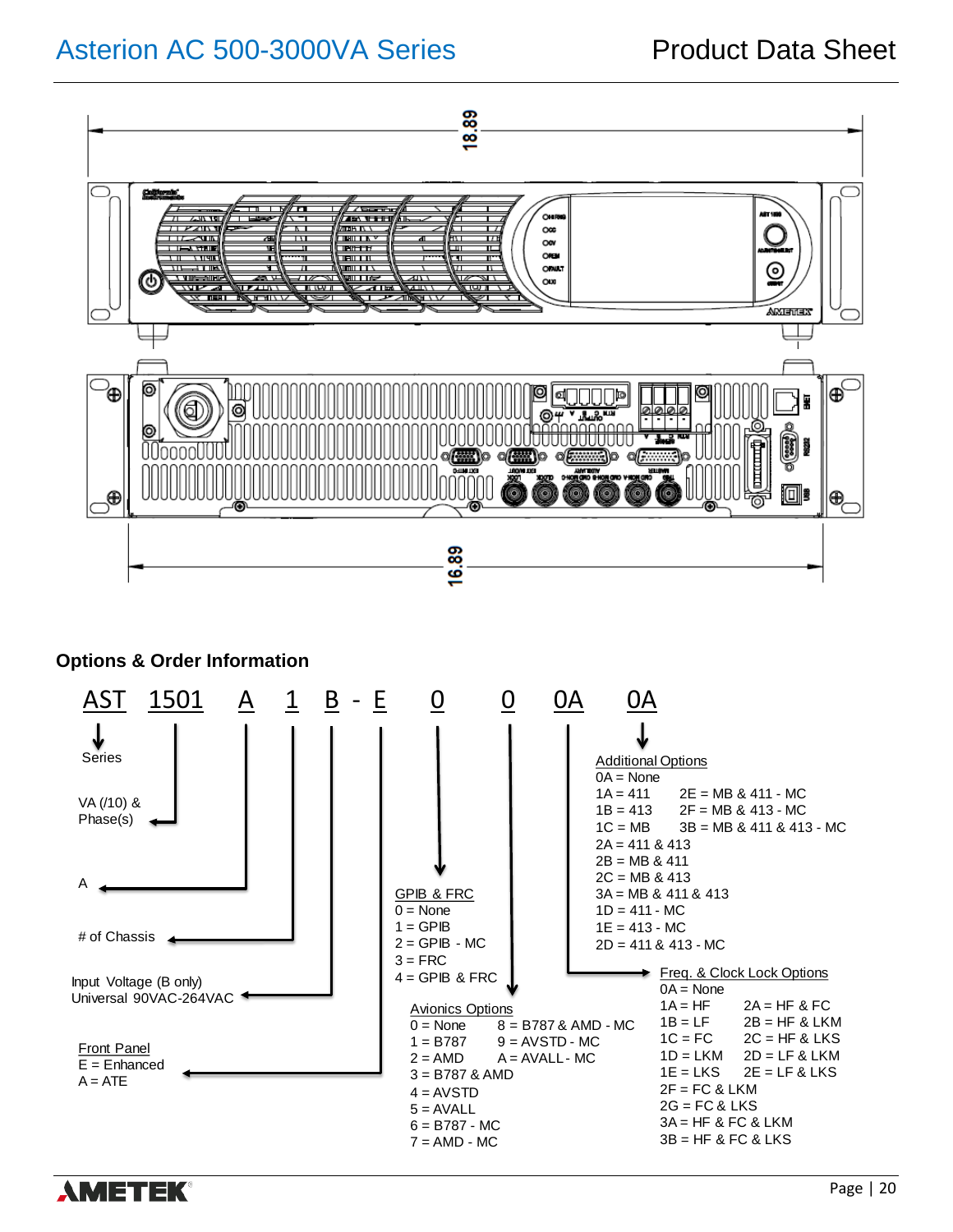#### Options and model descriptions:

| <b>Base Models</b>                           | # of<br>chassis | Phase(s)<br>Out | <b>Description</b>                                                                                                                                   | <b>Size</b> |
|----------------------------------------------|-----------------|-----------------|------------------------------------------------------------------------------------------------------------------------------------------------------|-------------|
| <b>AST0501A1</b>                             | 1               | $\mathbf{1}$    | Programmable 500VA, 1 Phase, Dual Voltage Range                                                                                                      | 1U          |
| <b>AST0751A1</b>                             | 1               | 1               | Programmable 750VA, 1 Phase, Dual Voltage Range                                                                                                      | 1U          |
| <b>AST1501A1</b>                             | $\mathbf{1}$    | $\mathbf{1}$    | Programmable 1500VA, 1 Phase, Dual Voltage Range                                                                                                     | 1U          |
| <b>AST1503A1</b>                             | $\mathbf{1}$    | $1$ or $3$      | Programmable 1500VA, 1/3 Phase, Dual Voltage Range                                                                                                   | 2U          |
| <b>AST2253A1</b>                             | $\mathbf{1}$    | $1$ or $3$      | Programmable 2250VA, 1/3 Phase, Dual Voltage Range                                                                                                   | 2U          |
| AST3003A1                                    | 1               | $1$ or $3$      | Programmable 3000VA, 1/3 Phase, Dual Voltage Range                                                                                                   | 2U          |
|                                              |                 |                 |                                                                                                                                                      |             |
| <b>Multi-Chassis (MC)</b><br><b>Packages</b> | # of<br>chassis | Phase(s)<br>Out | <b>Description</b>                                                                                                                                   | <b>Size</b> |
| AST1001A2 <sup>1,2</sup>                     | $\overline{2}$  | $\mathbf{1}$    | Programmable 1000VA, 1 Phase (includes two AST0501A1)                                                                                                | 2U          |
| AST3001A2 <sup>1,2</sup>                     | $\overline{2}$  | $\mathbf{1}$    | Programmable 3000VA, 1 Phase (includes two AST1501A1)                                                                                                | 2U          |
| AST4501A3 <sup>1.2</sup>                     | 3               | $\mathbf{1}$    | Programmable 4500VA, 1 Phase (includes three AST1501A1)                                                                                              | 3U          |
| AST1002A2 <sup>3,4</sup>                     | $\overline{2}$  | $\overline{2}$  | Programmable 1000VA, 2 Phase (Split-Phase) (includes two AST0501A1)                                                                                  | 2U          |
| AST1502A2 <sup>3,4</sup>                     | $\overline{2}$  | $\overline{2}$  | Programmable 1500VA, 2 (Split-Phase) (includes two AST0751A1)                                                                                        | 2U          |
| AST3002A2 <sup>3,4</sup>                     | $\overline{2}$  | $\overline{2}$  | Programmable 3000VA, 2 Phase (Split-Phase) (includes two AST1501A1)                                                                                  | 2U          |
| AST4503A2 <sup>1,2</sup>                     | $\overline{2}$  | $1$ or $3$      | Programmable 4500VA, 3 Phase (includes two AST2253A1)                                                                                                | 4U          |
| AST6003A2 <sup>1,2</sup>                     | 2               | $1$ or $3$      | Programmable 6000VA, 3 Phase (includes two AST3003A1)                                                                                                | 4U          |
| AST9003A3 <sup>1,2</sup>                     | 3               | $1$ or $3$      | Programmable 9000VA, 3 Phase (includes three AST3003A1)                                                                                              | 6U          |
|                                              |                 |                 | Consult Factory for higher power and/or additional phase configurations                                                                              |             |
|                                              |                 |                 | ATE version Multi-Chassis Packages include all ATE version chassis. Any chassis can be the master. One Parallel Communication System Interface Cable |             |

**(PN: 890-010-26) is included for each non-master chassis.**

**2 Enhanced Version Multi-Chassis Packages include one Enhanced version chassis as the master. The remaining chassis are ATE version. For all Enhanced version chassis see "MB" option. One Parallel Communication System Interface Cable (PN: 890-010-26) is included for each non-master chassis.**

**3 ATE version Two Phase Multi-Chassis Packages include all ATE version chassis with LKM option on the master unit and LKS option on the remaining chassis. Required Clock & Lock BNC cables and BNC Tees are included. NOTE: Requires direct programming over individual LAN (LXI) or GPIB connection for each chassis/phase. This configuration is not supported in Virtual Panels Software.**

**4 Enhanced version Two Phase Multi-Chassis Packages include all Enhanced version chassis with LKM option on the master chassis and LKS option on the remaining chassis. Required Clock & Lock BNC cables and BNC Tees are included. NOTE: Requires direct programming from individual front panel or over individual LAN (LXI) or GPIB connection for each chassis/phase. This configuration is not supported in Virtual Panels Software.**

| <b>Asterion - Options</b>  |              |                       |             |                                                                          |  |                                                                                     |  |                                                                                                                               |
|----------------------------|--------------|-----------------------|-------------|--------------------------------------------------------------------------|--|-------------------------------------------------------------------------------------|--|-------------------------------------------------------------------------------------------------------------------------------|
| Option                     |              |                       | Description |                                                                          |  |                                                                                     |  |                                                                                                                               |
| <b>GPIB &amp; FRC</b>      | <b>NOTES</b> |                       |             |                                                                          |  |                                                                                     |  |                                                                                                                               |
| <b>NONE</b>                |              |                       |             |                                                                          |  |                                                                                     |  |                                                                                                                               |
| <b>GPIB</b>                | 4            | <b>GPIB</b> Interface |             |                                                                          |  |                                                                                     |  |                                                                                                                               |
| GPIB - MC                  |              |                       |             | Install option(s) on all chassis in (MC) Packages.                       |  | Price = option price(s) (above) $*$ # chassis                                       |  |                                                                                                                               |
| <b>FRC</b>                 | 3, 4         |                       |             |                                                                          |  | Fast Range Change Option (With FRC Range Change Function will execute in < 6mS)     |  | Consult Factory for Availability                                                                                              |
| <b>GPIB &amp; FRC</b>      | 3, 4         |                       |             |                                                                          |  |                                                                                     |  | Consult Factory for Availability                                                                                              |
|                            |              |                       |             |                                                                          |  |                                                                                     |  |                                                                                                                               |
|                            |              |                       |             |                                                                          |  |                                                                                     |  |                                                                                                                               |
| <b>AVIONICS</b>            | <b>NOTES</b> |                       |             |                                                                          |  |                                                                                     |  |                                                                                                                               |
| <b>NONE</b>                |              |                       |             |                                                                          |  |                                                                                     |  |                                                                                                                               |
| <b>B787</b>                |              |                       |             |                                                                          |  | Avionics Electrical Power Quality Test Software - Boeing 787B3-0147 A/B/C (B787)    |  |                                                                                                                               |
| <b>AMD</b>                 |              |                       |             | Avionics Electrical Power Quality Test Software - Airbus AMD24 C (A400M) |  |                                                                                     |  |                                                                                                                               |
| <b>B787 &amp; AMD</b>      |              |                       |             | Avionics Electrical Power Quality Test Software - B787 & AMD             |  |                                                                                     |  |                                                                                                                               |
| <b>AVSTD</b>               |              |                       |             | (Airbus ADB100.1.8 D/E), A350 (Airbus ADB100.1.8.1 B/C)                  |  |                                                                                     |  | Avionics Electrical Power Quality Test Software Package - includes 160 (RTCA/DO160 E/F/G), 704 (MIL-STD 704 A/B/C/D/E/F), ABD |
| <b>AVALL</b>               |              |                       |             |                                                                          |  | Avionics Electrical Power Quality Test Software Package - includes AVSTD, B787, AMD |  |                                                                                                                               |
| <b>B787 - MC</b>           |              |                       |             | Install option(s) on all chassis in (MC) Packages.                       |  | Price = option price(s) (above) $*$ # chassis                                       |  |                                                                                                                               |
| AMD - MC                   |              |                       |             | Install option(s) on all chassis in (MC) Packages.                       |  | Price = option price(s) (above) $*$ # chassis                                       |  |                                                                                                                               |
| <b>B787 &amp; AMD - MC</b> |              |                       |             | Install option(s) on all chassis in (MC) Packages.                       |  | Price = option price(s) (above) $*$ # chassis                                       |  |                                                                                                                               |
| <b>AVSTD - MC</b>          |              |                       |             | Install option(s) on all chassis in (MC) Packages.                       |  | Price = option price(s) (above) $*$ # chassis                                       |  |                                                                                                                               |
| <b>AVALL - MC</b>          |              |                       |             | Install option(s) on all chassis in (MC) Packages.                       |  | Price = option price(s) (above) $*$ # chassis                                       |  |                                                                                                                               |